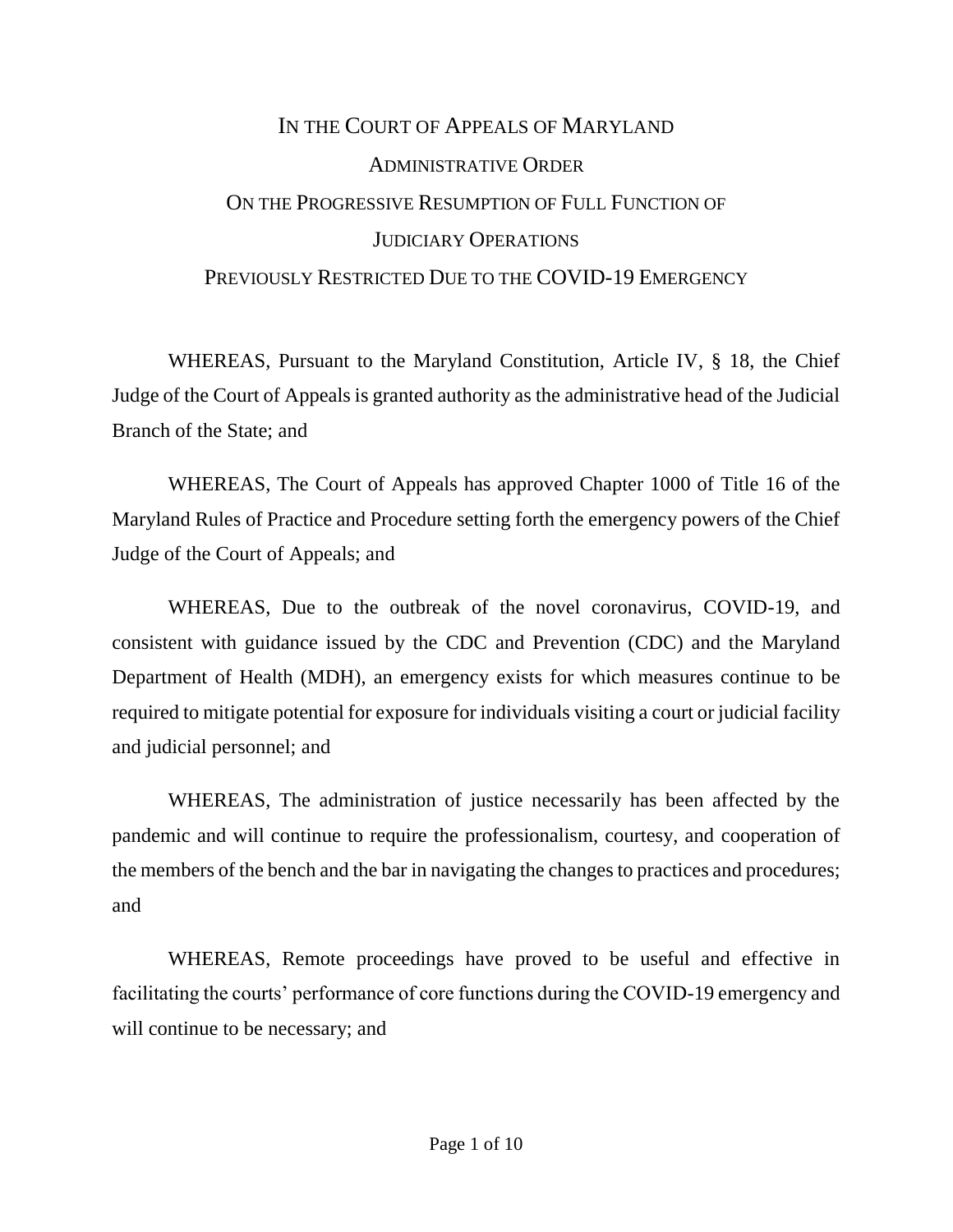WHEREAS, The COVID-19 emergency continues, though restrictions are being eased in parts of Maryland, and requires the Judiciary to implement a phased approach to progress from emergency operations toward full operational functions, while employing safety measures and monitoring local health conditions to continue to support the health and safety of Maryland residents and Judiciary personnel,

NOW, THEREFORE, I, Mary Ellen Barbera, Chief Judge of the Court of Appeals and administrative head of the Judicial Branch, pursuant to the authority conferred by Article IV,  $\S$  18 of the Maryland Constitution, do hereby order this 22<sup>nd</sup> day of May 2020, as follows:

- (a) Beginning June 5, 2020, there shall be a progressive, phased return to full operations by the courts in the Maryland Judiciary, court offices, administrative offices, units of the Judiciary, the Offices of the Clerks of the Circuit Courts, and the clerks' offices of the District Court, which have been restricted to emergency operations and closed to the public with limited exceptions since March 17, 2020; and
- (b) Consisting of five phases, each phase represents an increase in the level of operation within court locations. As the COVID-19 profile changes throughout the state over the next several months, it may become necessary to retreat from a later to an earlier phase, or to adjust the phase in one or more specific jurisdictions within the state, with any required changes in phases to be announced as soon as feasible; and
- (c) Phase I is the current state of emergency operations consistent with the *Fourth Amended Administrative Order Expanding and Extending Statewide Judiciary Restricted Operations Due to the COVID-19 Emergency,* filed May 4, 2020, as noted in the attached Exhibit; and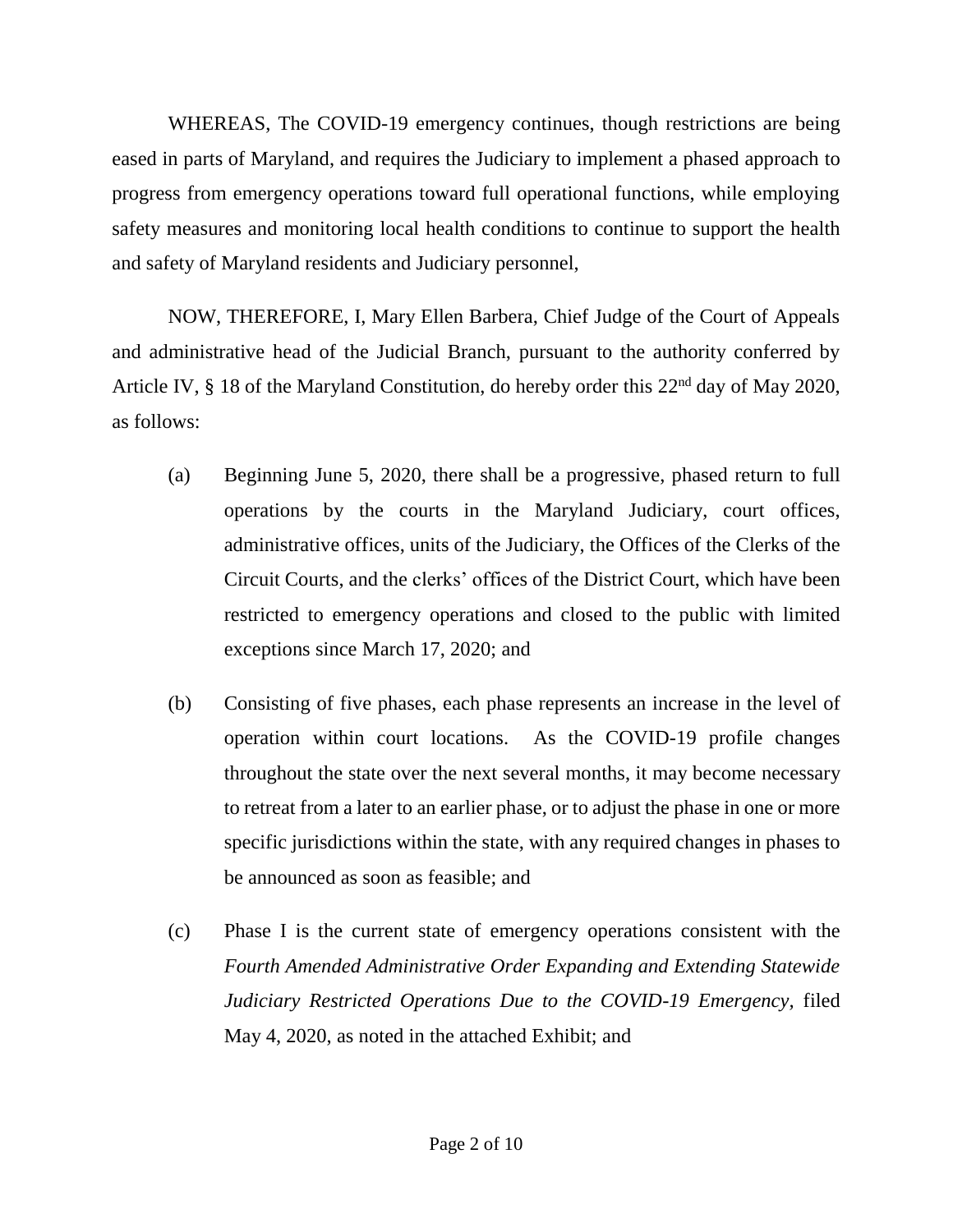- (d) In Phase II, courts will expand the scope of matters that can be heard both remotely and on-site, including matters that were postponed or deferred during restricted operations, as well as matters that must be prioritized. Beginning at 5:00 p.m. on June 5, 2020, jurisdictions shall proceed to Phase II as described in the attached Exhibit, with the Offices of the Clerks of the Circuit Courts and the clerks' offices of the District Court remaining closed to the public with limited exceptions. Court activities shall proceed with restrictions to limit the concentration of individuals and allow social distancing, consistent with guidance of the CDC or MDH or both; and
- (e) In Phase III, courts will schedule and hold a broader range of matters, including certain non-jury trials in the District Court and attorney disciplinary matters in the circuit courts, with limited in-person services to be offered as determined by the administrative judge and posted electronically and in the court facility. On July 20, 2020, jurisdictions shall proceed to Phase III, as described in the attached Exhibit, with the Offices of the Clerks of the Circuit Courts and the clerks' offices of the District Court open to the public. Court and clerk activities shall proceed with continued restrictions to limit the concentration of individuals and allow social distancing, consistent with guidance of the CDC or MDH or both, and subject to staffing as determined in Section (o); and
- (f) In Phase IV, courts will resume non-jury trials and contested hearings in criminal, civil, family, and juvenile matters. On August 31, 2020, jurisdictions shall proceed to Phase IV, as described in the attached Exhibit, with continued restrictions to limit the concentration of individuals and allow social distancing, consistent with guidance of the CDC or MDH or both; and
- (g) In Phase V, courts will resume full operations, including jury trials. Beginning October 5, 2020, jurisdictions shall proceed to Phase V, as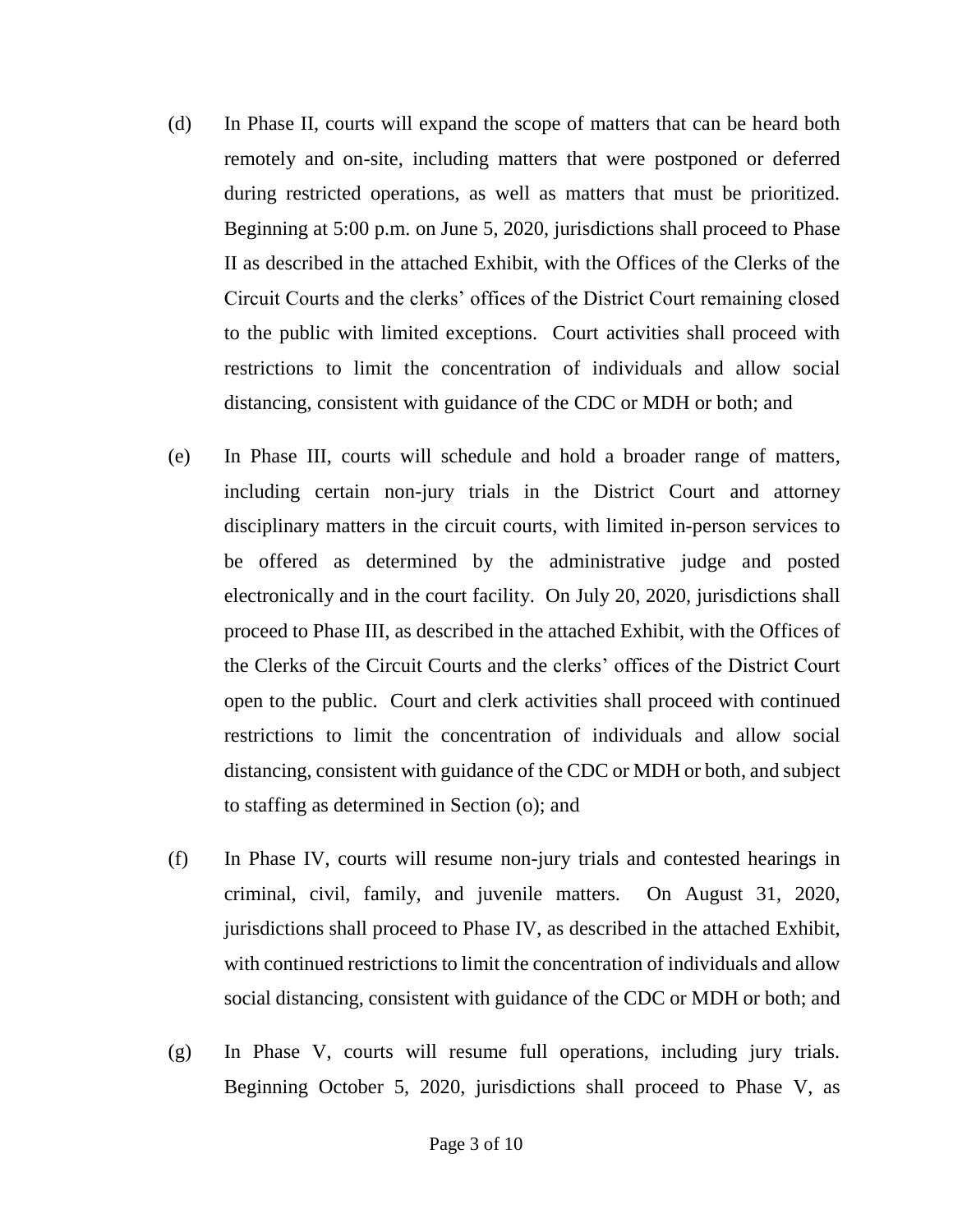described in the attached Exhibit, with continued restrictions to limit the concentration of individuals and allow social distancing, consistent with the guidance of the CDC or MDH or both; and

- (h) Through the end of Phase IV, the courts are authorized to conduct remote proceedings using communication platforms, consistent with the *Administrative Order on the Implementation of Remote Electronic Participation in Judicial Proceedings*, filed June 18, 2018, and *the Amended Administrative Order on Remote Proceedings Held During the COVID-19 Emergency,* filed May 1, 2020; and
- (i) Regardless of Phase, this Administrative Order permits and encourages the courts' consideration or resolution of:
	- (1) matters that can be addressed without a hearing; or
	- (2) matters requiring a hearing or trial, to the extent that an individual court has the capacity to hear such matters, either in person or on a remote basis, with access to the public as justice requires. Courts shall notify all participants to the proceeding if a matter will go forward. Jury trials, however, shall not proceed until the date established by the *Administrative Order Lifting the Statewide Suspension of Jury Trials and Resuming Grand Juries*, filed May 22, 2020*;* and
- (j) This Administrative Order allows the courts to provide services, either remotely or in-person, as appropriate to the Phase, consistent with the recommendations of the CDC, MDH, and local health departments, including, but not limited to, self-help centers, alternative dispute resolution programs, family division services, law libraries, and child care for litigants, witnesses, and those who have business in the court; and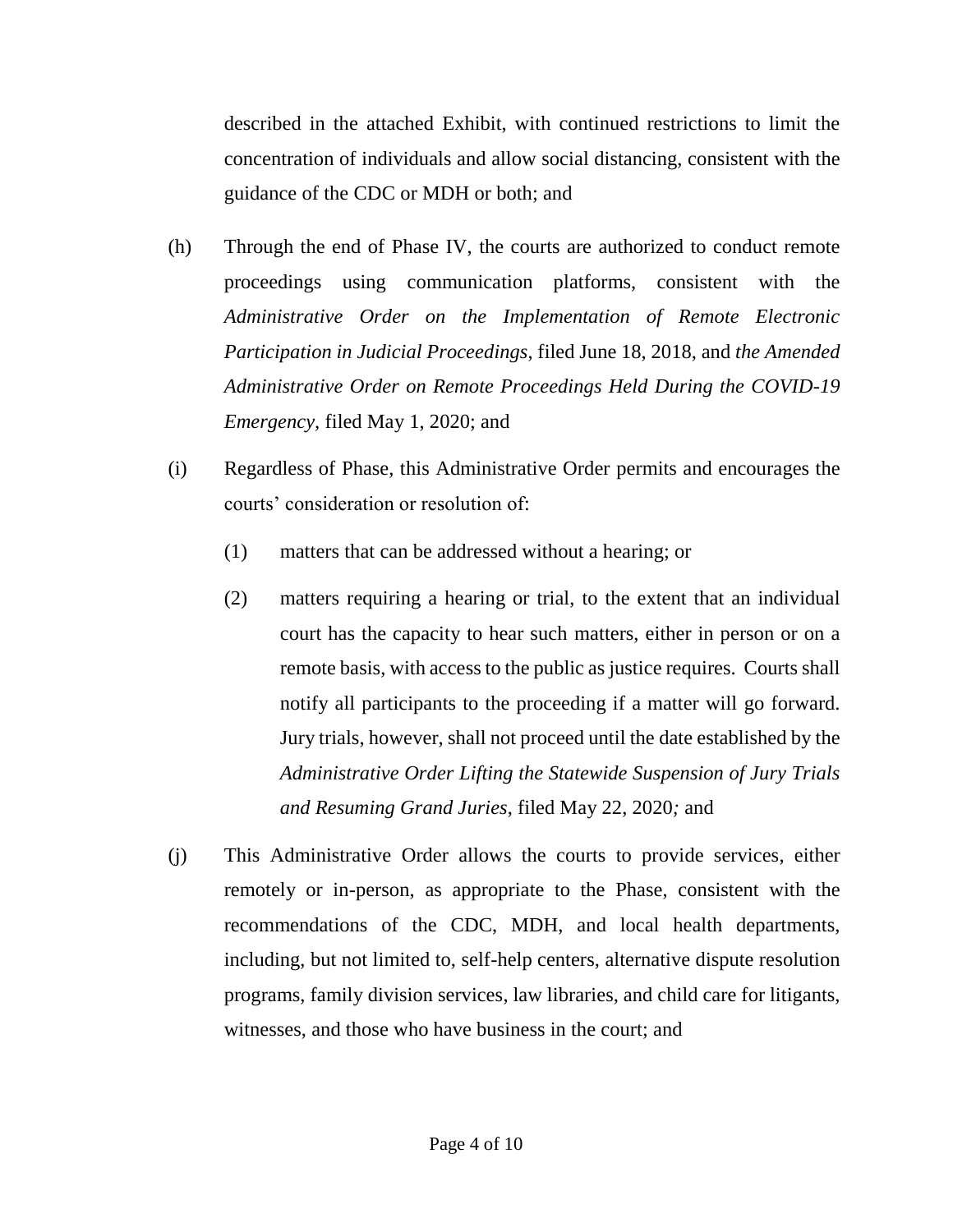- (k) Consistent with the recommendations of the CDC, MDH, and local health departments, any person who seeks entrance to courts and judicial facilities shall be:
	- (1) subject to COVID-19 screening questions,
	- (2) subject to non-contact temperature checks where available,
	- (3) required to wear face masks or coverings,
	- (4) required to maintain social distancing; and
- (l) Any person may be denied entrance to or required to leave a court or judicial facility as a result of the screening process or as a result of refusing to comply with the requirements to wear a face mask or covering, or maintain social distancing:
	- (1) if, as a result of the screening process, such person shall be provided information regarding alternative means to address the purpose of that person's intended visit to the court, and
	- (2) if, as a result of refusing to comply with the requirements to wear a face mask or covering, or maintain social distancing, such person shall be required to leave the courthouse or facility; and.
- (m) Through Phase IV and pending further order of the Chief Judge of the Court of Appeals, in order to achieve the requirements of social distancing, administrative judges may limit the number of people entering the courthouse or a courtroom. The courts shall inform individuals seeking access to the courthouse that access to courtrooms and other court spaces may be limited; and
- (n) Regardless of Phase, credentialed press shall be admitted to the courthouse and courtrooms (other than hearings that are closed to the public), subject to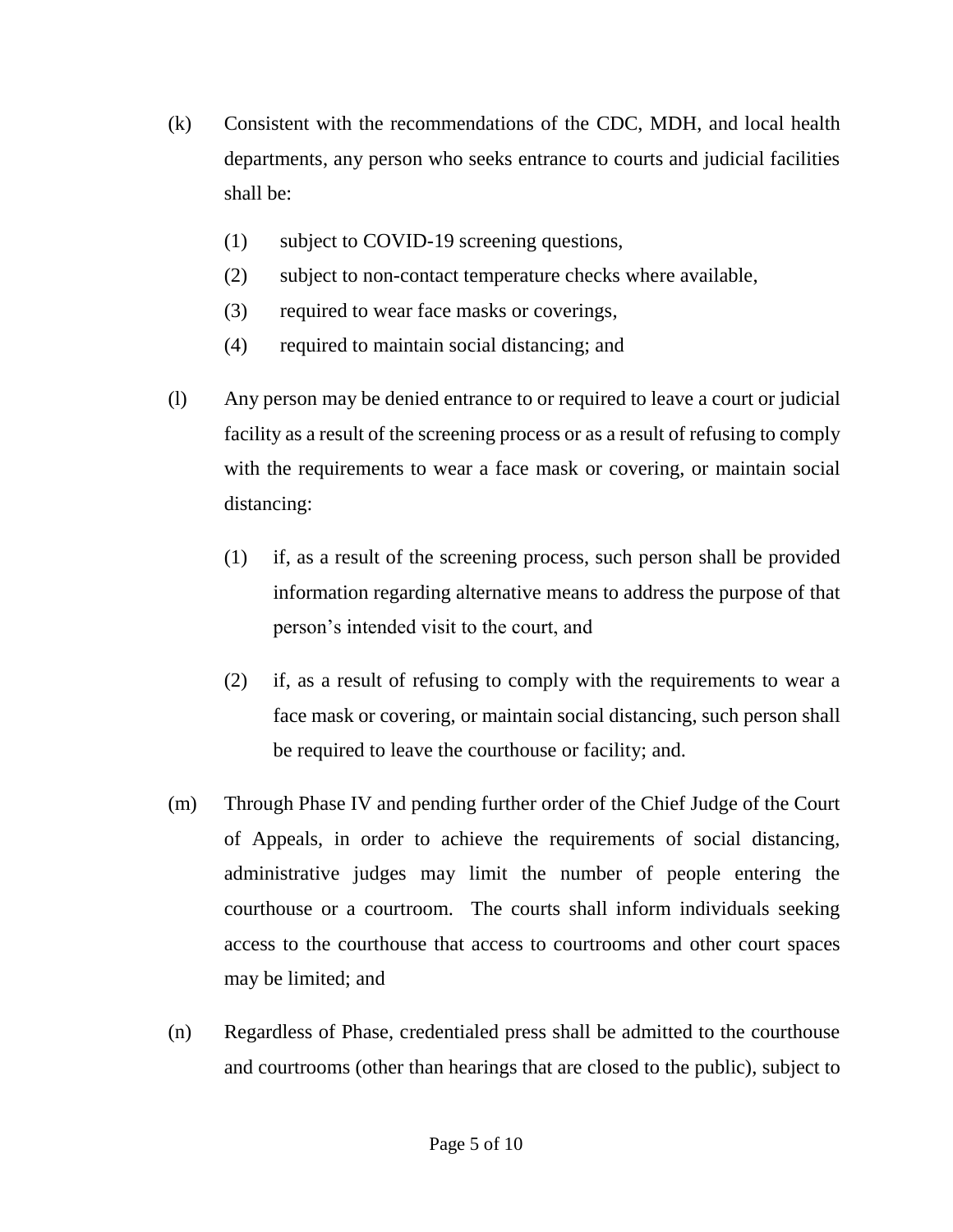available capacity and in compliance with the guidance of the CDC and MDH; and

- (o) Regardless of Phase, personnel shall report to work, in person or remotely, as required by their administrative judges, court administrators, clerks of courts, administrative clerks, and administrative heads of units of the Judiciary. An employee is unable to serve due to illness or otherwise, will be excused consistent with applicable leave policies. Job duties, schedule, and the means of completing assigned work of any and all Judiciary employees may be adjusted or revised as necessary; and
- (p) Regardless of Phase, sufficient court personnel shall be available to perform their duties between the hours of 8:30 AM to 4:30 PM, Monday through Friday, holidays excepted, with commissioners to follow established schedules; and
- (q) Through Phase IV, all incumbent Maryland judges continue to be crossdesignated to sit in any trial court in the state of Maryland; and
- (r) Regardless of Phase, incumbent judges shall be available, unless on approved leave, to report in person or respond remotely by phone, e-mail or other electronic means, as shall be determined by their administrative judge; and
- (s) Phase I Matters, as identified in the Exhibit, shall continue to be scheduled or heard, either in person or remotely.
- (t) During the remainder of Phase I and during Phase II, Phase I Matters and Phase II Matters, as identified in the Exhibit, shall be scheduled and heard, if at all possible, before the end of the Phase II period; and
- (u) Other than Phase I Matters and Phase II Matters, for all matters currently scheduled to be heard or tried through July 17, 2020: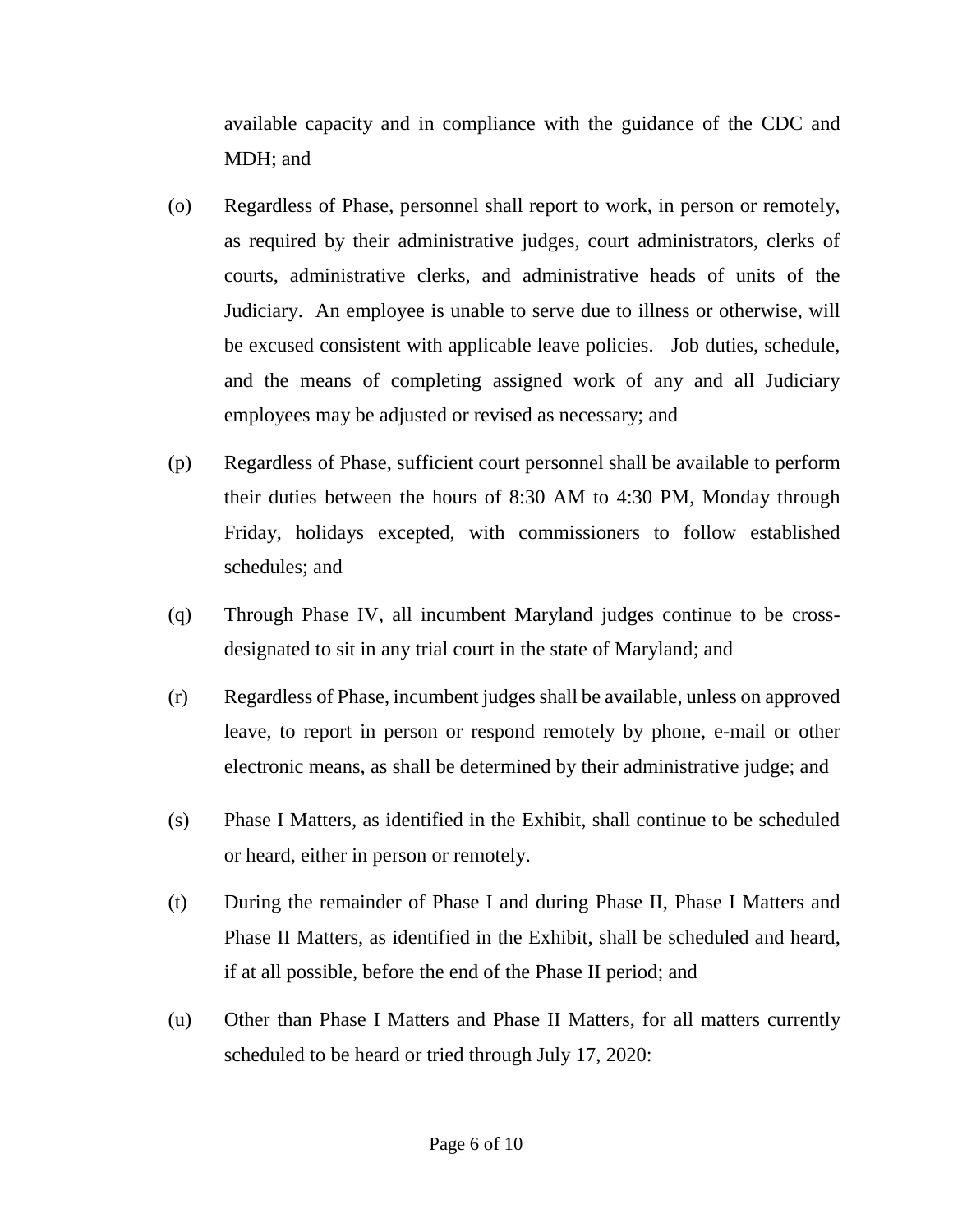- (1) If a court issued a notice scheduling the matter before March 16, 2020, the matter is hereby postponed or suspended and shall be rescheduled with notices sent by the courts, unless participants have been or are notified that the matter will proceed.
- (2) If a court issued a notice scheduling the matter on or after March 16, 2020, the matter shall proceed unless participants are otherwise notified by the court; and
- (v) The *Revised Administrative Order on the Emergency Tolling or Suspension of Statutes of Limitations and Statutory and Rules Deadlines Related to the Initiation of Matters and Certain Statutory and Rules Deadlines in Pending Matters*, filed May 22, 2020, issued pursuant to Maryland Rule 16- 1003(a)(7), shall control as to statutory and rules deadlines for the initiation of matters and for conducting certain court proceedings, except that the deadline for the scheduling of criminal jury trials shall be governed by the *Administrative Order Lifting the Statewide Suspension of Jury Trials and Resuming Grand Juries,* filed May 22, 2020*;*and
- (w) Regardless of Phase, search warrants must be addressed on a 24-hour, 7-day per week basis. Search warrants shall be handled electronically to the greatest extent possible. The administrative judges of the Circuit Courts and the District Court each shall designate a judge responsible to cover search warrant duty for a specified timeframe; and
- (x) Application of case time standards shall be governed by the *Administrative Order on Case Time Standards and Related Reports for Fiscal Years 2020 and 2021 in Light of the COVID-19 Emergency*, filed May 1, 2020; and
- (y) The suspension of Maryland Rules 2-507 and 3-507 shall be governed by the *Revised Administrative Order on the Emergency Tolling or Suspension of Statutes of Limitations and Statutory and Rules Deadlines Related to the*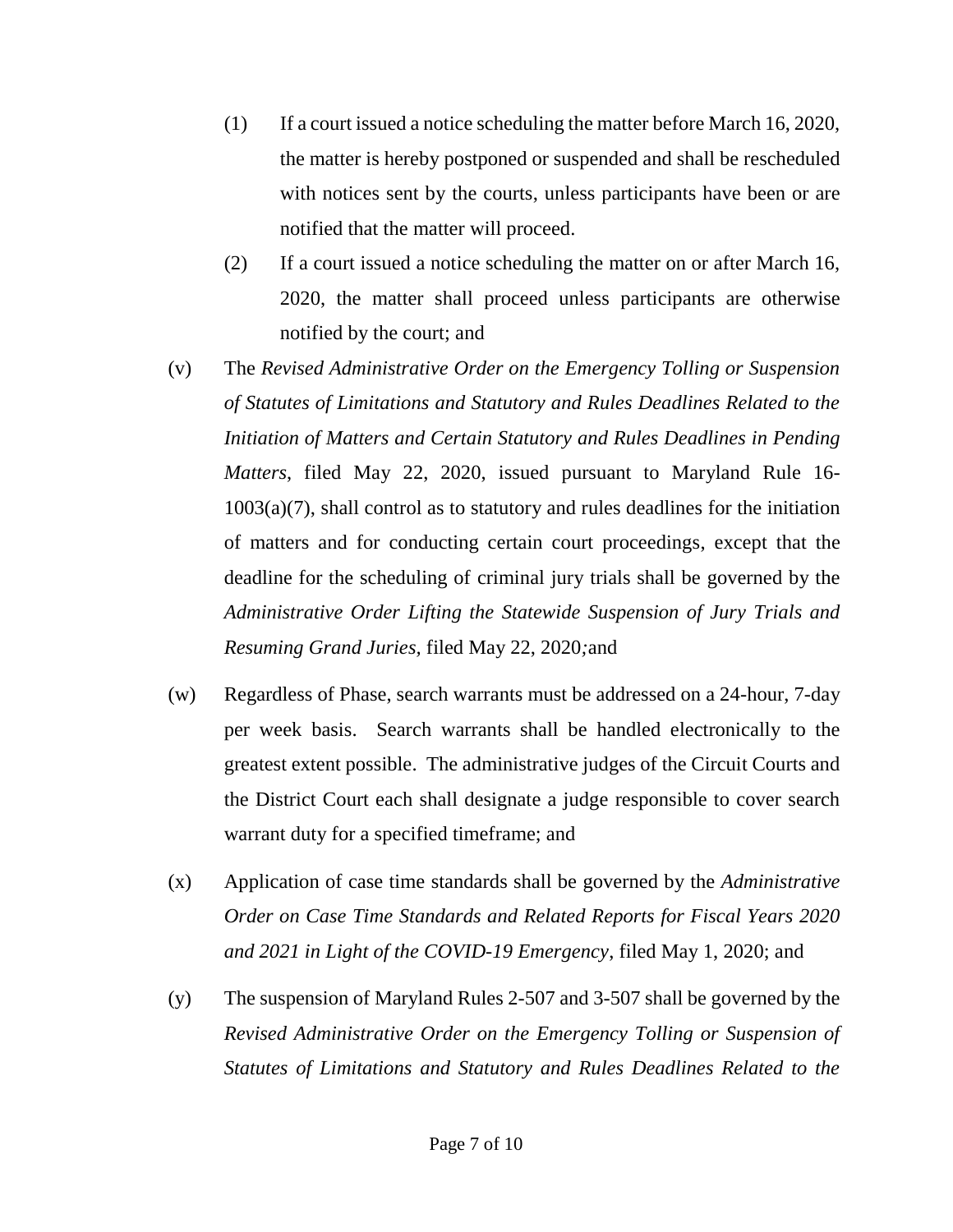*Initiation of Matters and Certain Statutory and Rules Deadlines in Pending Matters*, filed May 22, 2020; and

- (z) Regardless of Phase, scheduling orders issued by the circuit courts in civil and family law matters and by the appellate courts shall continue to be addressed by motion on a case-by-case basis by the administrative judge, or, in the appellate courts, the Chief Judge, or his or her designee; and
- (aa) The Maryland Electronic Courts (MDEC) continues to be available for electronic filing and is required to be used in all MDEC counties. Through the end of Phase IV, in non-MDEC counties, litigants are permitted to use MDEC for appellate filings pursuant to the *Administrative Order on the Permissive Use of the MDEC System for Appellate Filings*, filed on March 27, 2020; and
- (bb) Through Phase IV, in Baltimore City, Montgomery, and Prince George's Counties (non-MDEC jurisdictions) only, to the extent that any of these Courts determine to make a virtual drop box available for filings during the COVID-19 emergency period, such drop boxes may be utilized consistent with protocols adopted in an administrative order issued by that Court, announced electronically, and posted on that Court's website; and
- (cc) Through Phase IV, for pleadings not required to be filed electronically or where permitted by virtual drop box, filings will be received by mail and may be received via physical drop boxes installed at local courthouses:
	- (1) Filings subject to the *Revised Administrative Order on the Emergency Tolling or Suspension of Statutes of Limitations and Statutory and Rules Deadlines Related to the Initiation of Matters and Certain Statutory and Rules Deadlines in Pending Matters*, filed May 22, 2020, shall have a filing date as determined by that Order; and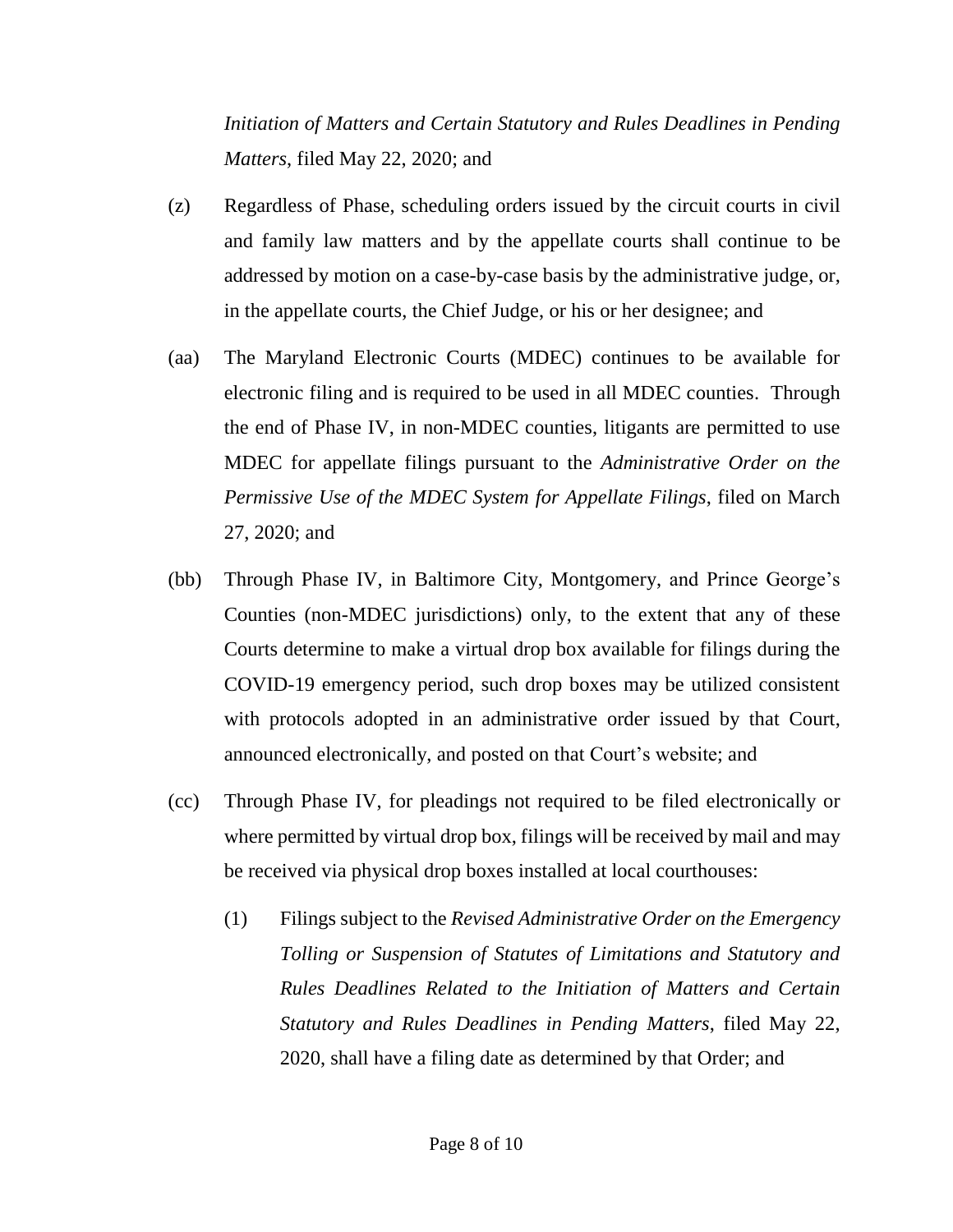- (2) For filings not controlled by the *Revised Administrative Order on the Emergency Tolling or Suspension of Statutes of Limitations and Statutory and Rules Deadlines Related to the Initiation of Matters and Certain Statutory and Rules Deadlines in Pending Matters*, filed May 22, 2020, the date of filings will be considered the date a mailed filing has been postmarked or, if filed via a physical drop box, the previous business day, unless there is a timestamp on the drop box; and
- (dd) Clerks of the Circuit Courts, the Court of Special Appeals, the Court of Appeals, and the District Court of Maryland shall continue to process MDEC filings, filings by virtual drop box where permitted, and paper filings with staff working onsite, staff teleworking, or both; and
- (ee) The *Fourth Amended Administrative Order on Expanding Statewide Judiciary Restricted Operations Due to the COVID-19 Emergency*, filed on May 4, 2020; shall be and hereby is rescinded effective immediately; and
- (ff) To the extent that this Administrative Order conflicts with extant Administrative Orders, local administrative orders or policies, this Administrative Order shall prevail; and
- (gg) This Administrative Order will be revised as circumstances warrant.

/s/ Mary Ellen Barbera

Mary Ellen Barbera Chief Judge Court of Appeals of Maryland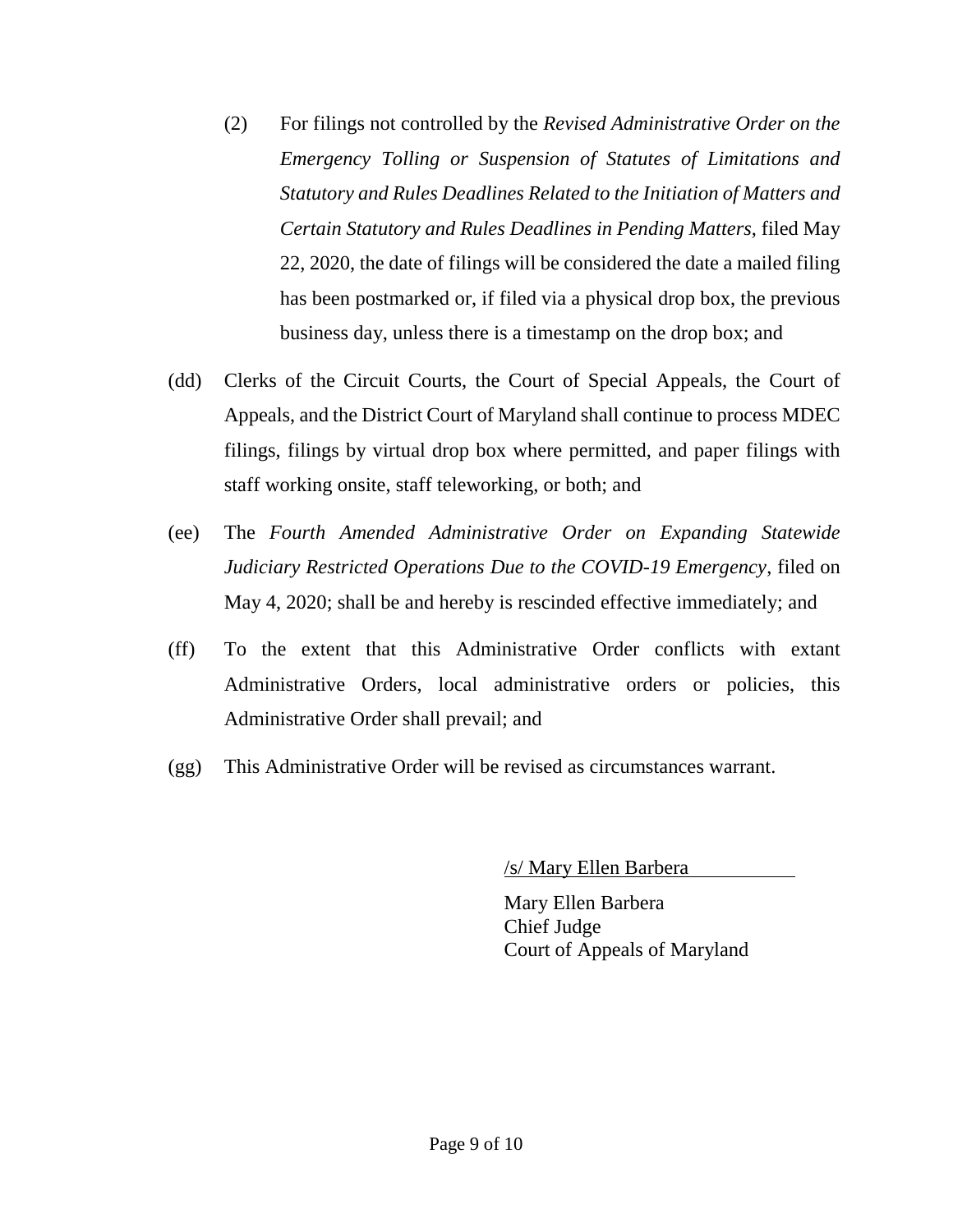## Filed: May 22, 2020

/s/ Suzanne C. Johnson Suzanne C. Johnson Clerk Court of Appeals of Maryland Pursuant to Maryland Uniform Electronic Legal Materials Act (§§ 10-1601 et seq. of the State Government Article) this document is authentic.



Suzanne Johnson 2020-05-22 16:14-04:00

Suzanne C. Johnson, Clerk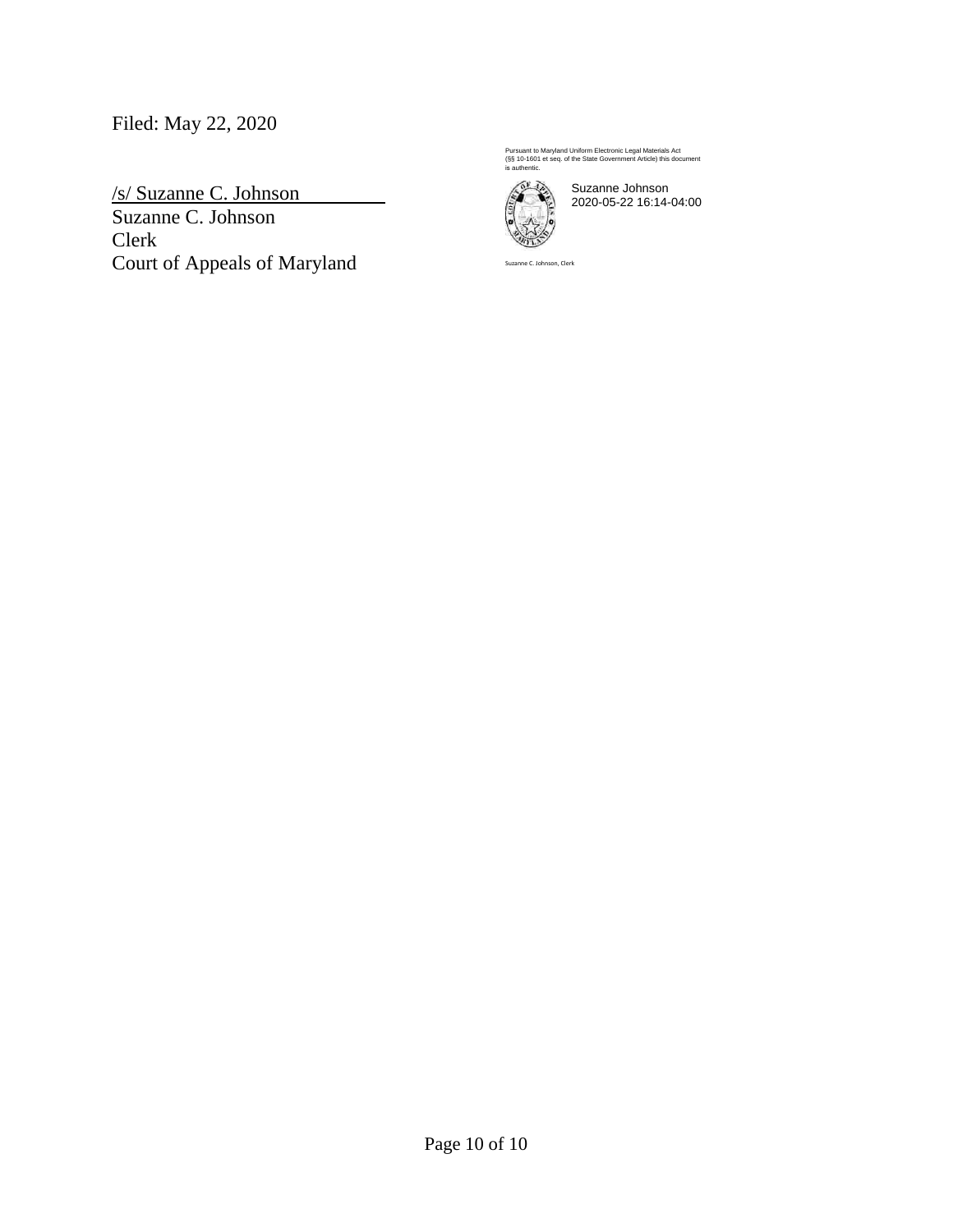# **EXHIBIT** TO THE MAY 22, 2020 ADMINISTRATIVE ORDER ON THE PROGRESSIVE RESUMPTION OF FULL FUNCTION OF JUDICIARY OPERATIONS PREVIOUSLY RESTRICTED DUE TO THE COVID-19 EMERGENCY

#### **PHASE I:** March 16, 2020 through 4:59 PM, June 5, 2020

- A. All matters identified in Paragraph B, as well as those emergency matters identified in Paragraph C that the administrative judge or his or her designee determines must be heard in person or can be heard with remote electronic participation, are defined as "Phase I Matters."
- B. The following emergency and urgent matters shall be scheduled or heard, either in person or remotely. The court shall notify all participants necessary to the proceeding:
	- (1) In the Court of Appeals:
		- (A) certain election law matters
		- (B) certain petitions for Writs of Mandamus
		- (C) certain certified questions of law
		- (D) quarantine and isolation matters
	- (2) In the Court of Special Appeals:
		- (A) requests for injunctive relief pending appeal
		- (B) appeals in cases in which a lack of action would result in a dispositive outcome
		- (C) appeals from quarantine and isolation petitions
	- (3) In the Circuit Courts:
		- (A) bail reviews/bench warrants
		- (B) arraignments for detained defendants
		- (C) juvenile detention hearings

Exhibit Page 1 of 18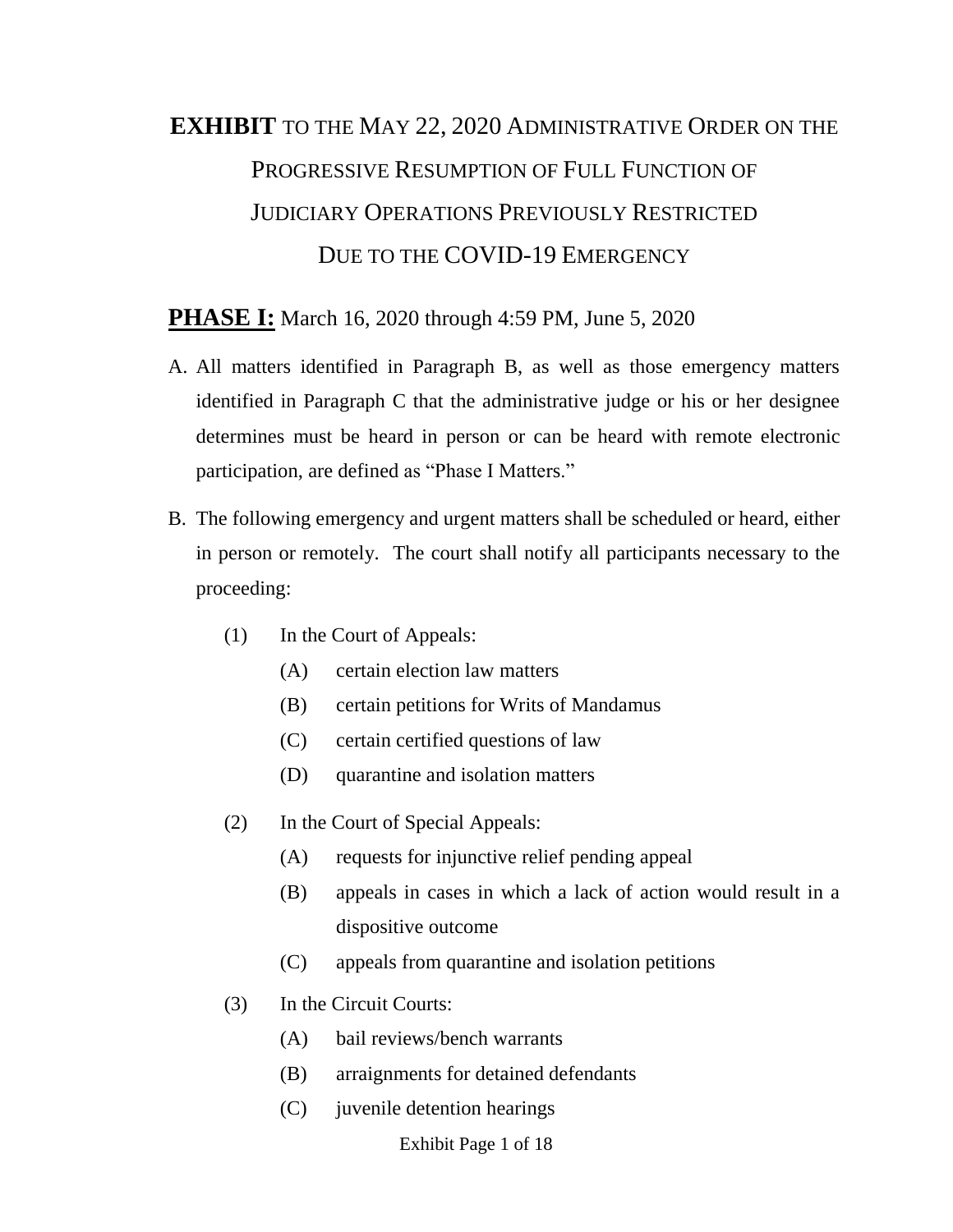- (D) juvenile shelter care hearings
- (E) peace order petitions (juvenile respondents)
- (F) emergency evaluation petitions
- (G) quarantine and isolation petitions
- (H) extradition cases
- (I) body attachments
- (J) extreme risk protective order appeals
- (4) In the District Court:
	- (A) bail reviews/bench warrants
	- (B) emergency evaluation petitions
	- (C) quarantine and isolation violations
	- (D) body attachments
- (5) District Court Commissioners shall handle the following matters:
	- (A) new extreme risk protective order petitions
	- (B) new domestic violence protective petitions (adult respondents)
	- (C) new peace order petitions (adult respondents)
	- (D) initial appearances
	- (E) applications for statement of charges
	- (F) acceptance of bail bonds
	- (G) bench warrant satisfactions
- C. For all other emergency matters, including those listed below, the administrative judge or his or her designee shall review the petition, determine whether it must be heard in person, or can be heard with remote electronic participation, or can be scheduled after the emergency period has ended, or can be resolved without a hearing, including, but not limited to:
	- (1) CINA matters, consistent with FCCIP Subcommittee of the Maryland Judicial Council recommendations of April 3, 2020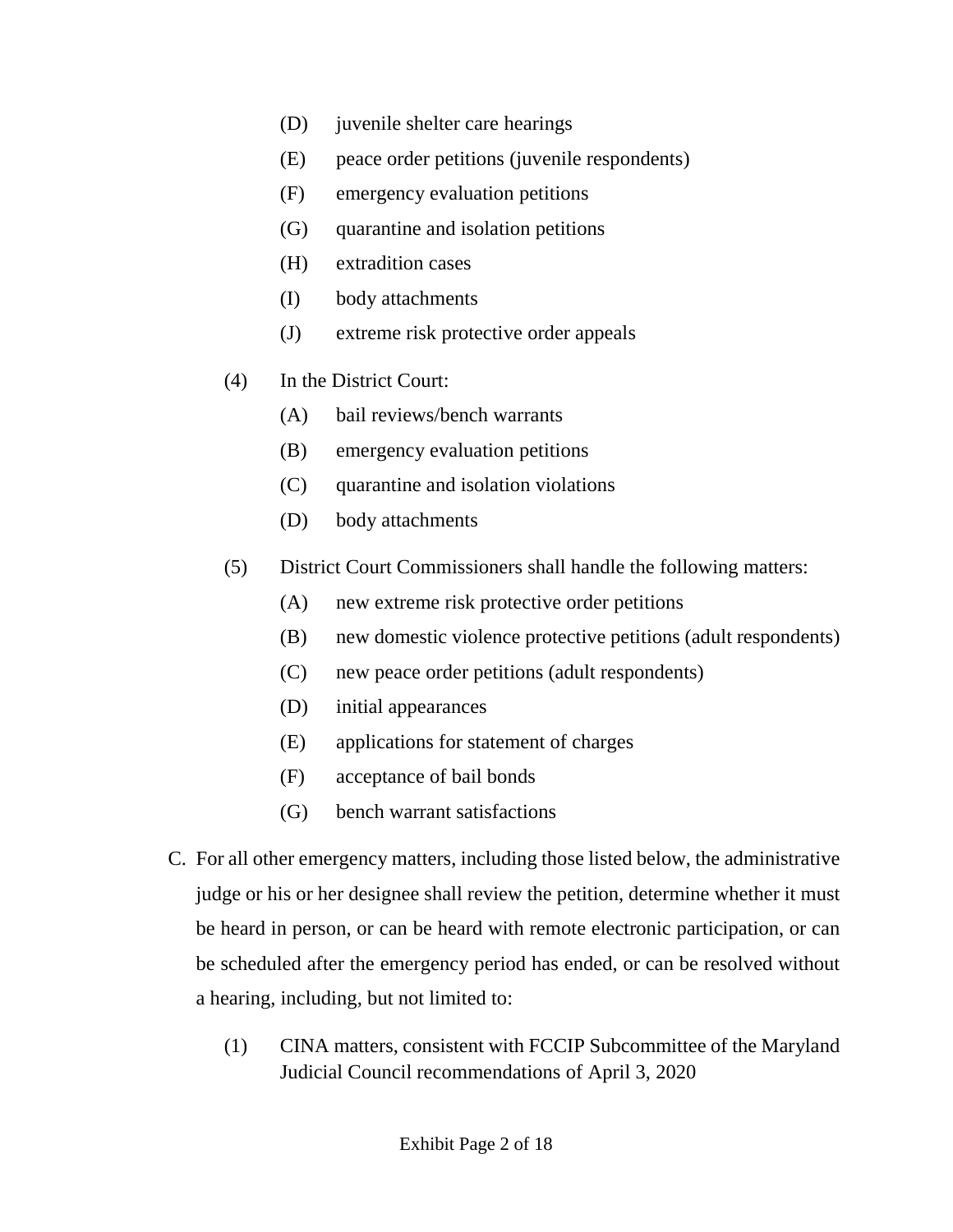- (2) emergency delinquency hearings, including motions related to juveniles who are detained, committed pending placement, or committed, consistent with the *Administrative Order Guiding the Response of the Circuit Courts Sitting as Juvenile Courts to the COVID-19 Emergency as It Relates to Those Juveniles who are Detained, Committed Pending Placement, or in Commitments*, filed April 13, 2020
- (3) emergency Habeas Corpus petitions
- (4) emergency issues in guardianship matters
- (5) domestic violence protective orders
- (6) appeals from peace orders
- (7) family law emergencies, including time urgent matters related to special juvenile immigrant status
- (8) temporary restraining orders
- (9) criminal competency matters
- (10) motions regarding:
	- i. extreme risk protective orders
	- ii. domestic violence protective orders
	- iii. peace orders
- (11) contempt hearings related to peace or protective orders
- (12) matters involving locally incarcerated defendants, consistent with the *Administrative Order Guiding the Response of the Trial Courts of Maryland to the COVID-19 Emergency as It Relates to Those Persons who are Incarcerated or Imprisoned*, filed April 14, 2020.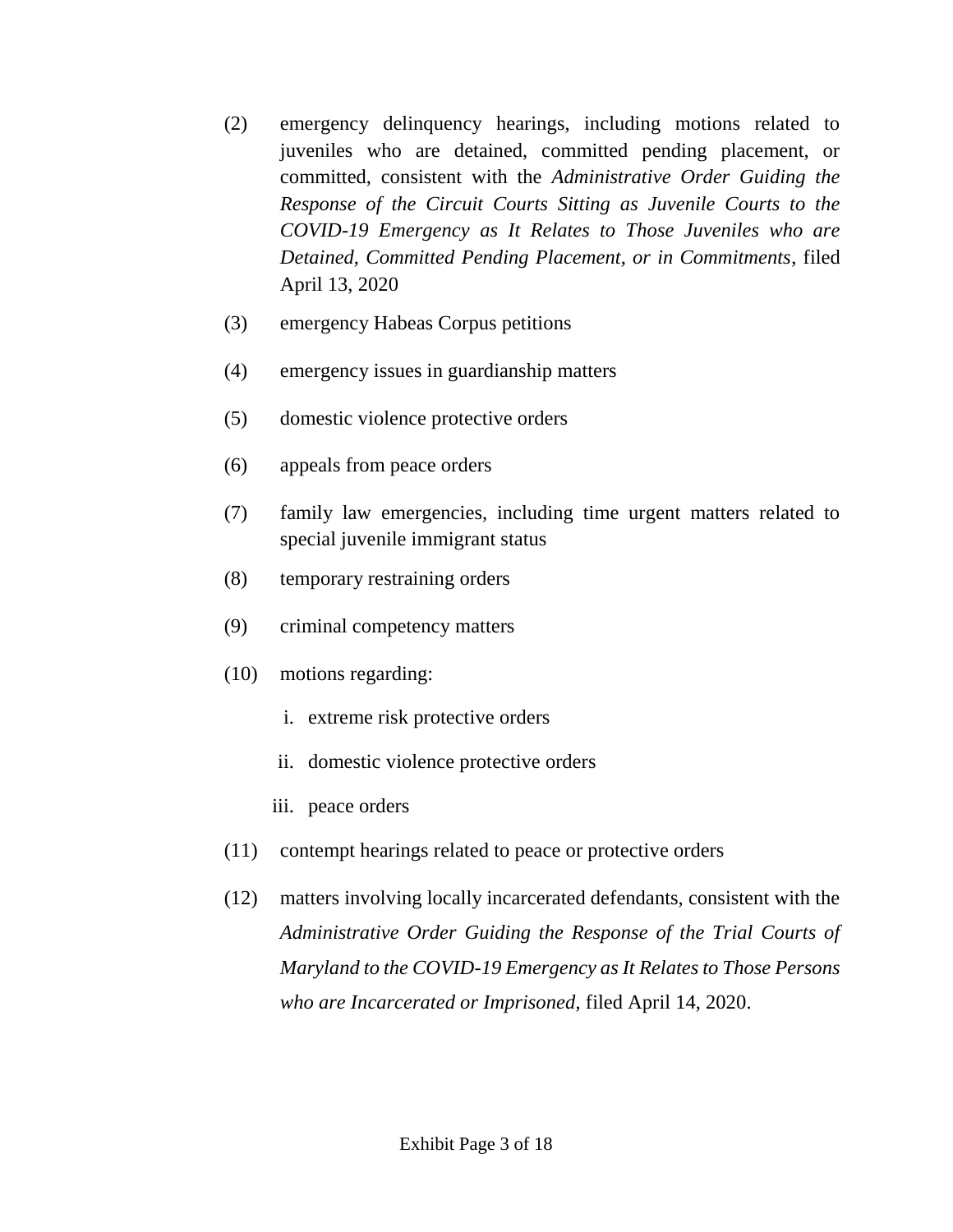### **PHASE II:** 5:00 PM, June 5, 2020, through July19, 2020

Phase II represents an expansion of matters that can be heard by courts both remotely and on-site. Phase II shall include Phase I Matters, as well as matters that must be prioritized as listed on pages 4 through 9 of this Exhibit (collectively, the "Phase II Matters"). To the extent that Phase II Matters may be handled remotely, courts are encouraged to do so. For any proceeding that will be held during Phase II, the court shall notify all participants necessary to the proceeding.

## **COURT OF APPEALS**

Fully operational. All matters within the appellate jurisdiction of the Court of Appeals, with hearings occurring remotely. All matters related to the Court of Appeals' regulatory authority over the practice of law and judicial conduct, with hearings occurring remotely. Approval and promulgation of the rules of practice and procedure in the Maryland state courts.

## **COURT OF SPECIAL APPEALS**

Fully operational. All matters within the appellate jurisdiction of the Court of Special Appeals, with most hearings occurring remotely; and mediation proceedings conducted by the Court of Special Appeals' ADR Division, which may be handled remotely.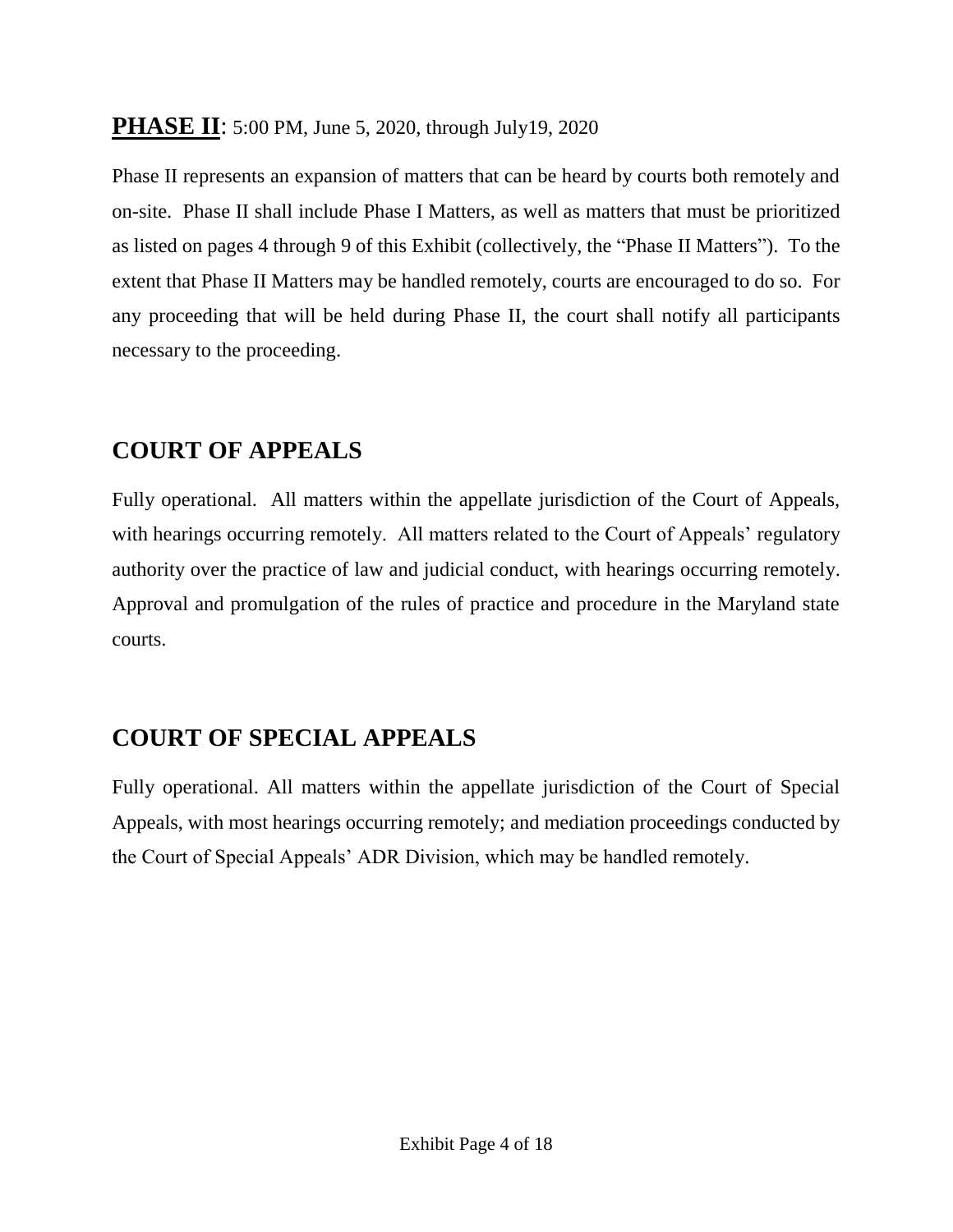## **PHASE II: CIRCUIT COURTS**

In addition to PHASE I Matters:

### **CIVIL:**

- (1) emergency evaluation petitions
- (2) quarantine and isolation petitions
- (3) emergency Habeas Corpus petitions
- (4) body attachments
- (5) temporary restraining orders
- (6) scheduling conferences
- (7) status conferences
- (8) on the record appeals
- (9) matters that can be handled remotely or without testimony or both

### **CRIMINAL:**

- (1) bail reviews, bail reconsiderations, and bench warrants including matters involving locally incarcerated defendants, consistent with the *Administrative Order Guiding the Response of the Trial Courts of Maryland to the COVID-19 Emergency as It Relates to Those Persons who are Incarcerated or Imprisoned*, filed April 14, 2020
- (2) arraignments for detained defendants
- (3) extradition cases
- (4) matters addressing competency; criminal responsibility issues not requiring witness testimony status; and discovery and Hicks issues
- (5) deferred sentencing for non-incarcerated defendants
- (6) plea agreements without recommendations for sentences of incarceration; deferred sentence matters; and motions that can be handled remotely or without testimony or both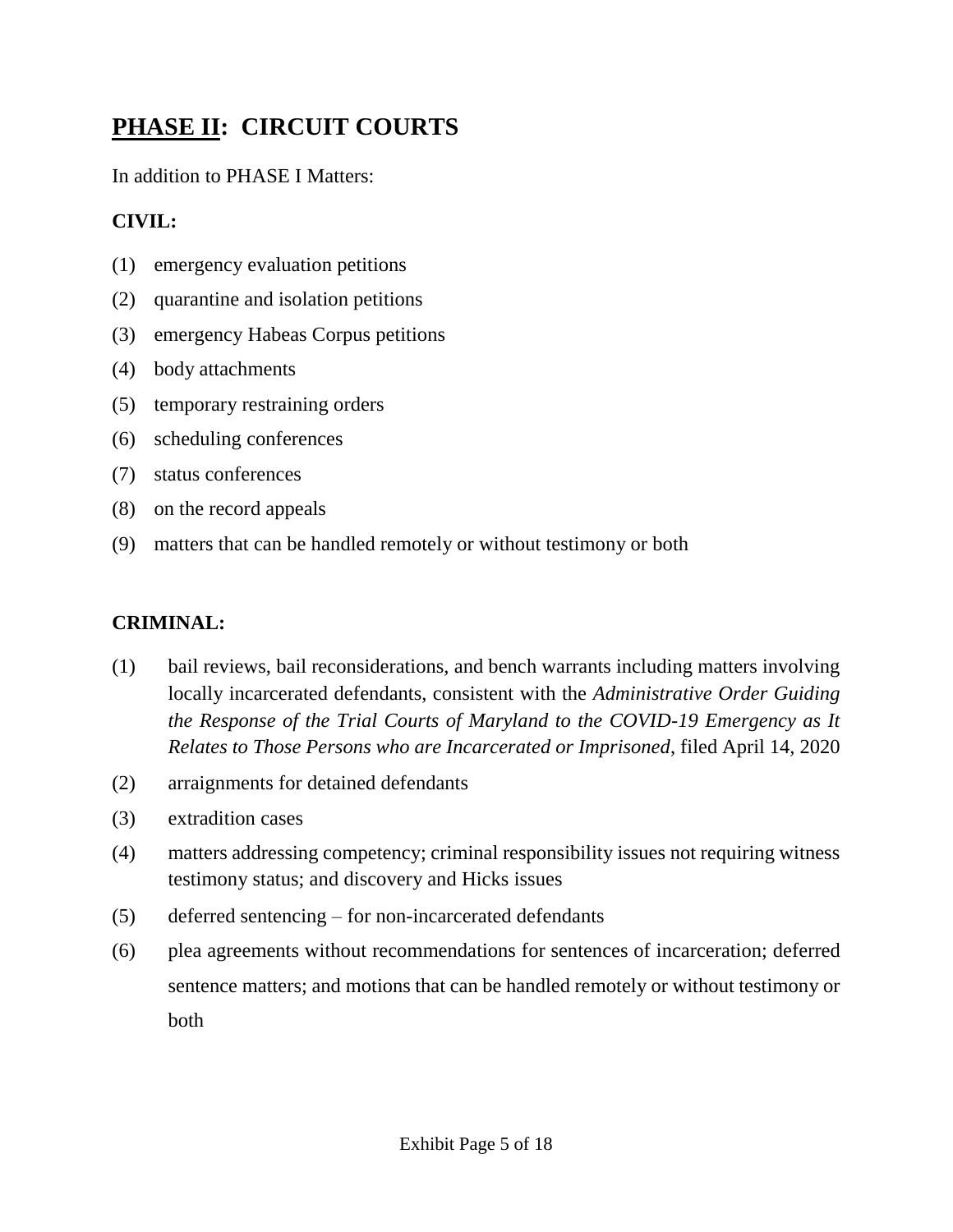## PHASE II: CIRCUIT COURTS (cont.)

### **FAMILY:**

- (1) scheduling conferences
- (2) status conferences
- (3) uncontested divorces and other uncontested family law matters
- (4) domestic violence protective orders
- (5) domestic violence, peace, and extreme risk protective order appeals
- (6) family law emergencies that have been determined to require an expedited hearing, including time urgent matters related to special juvenile immigrant status
- (7) emergency issues in guardianship matters
- (8) temporary restraining orders
- (9) default hearings
- (10) exceptions hearings not requiring witness testimony (uncontested or consented to or requiring legal argument only)
- (11) matters that can be handled remotely or without testimony or both

#### **JUVENILE COURT:**

#### **CINA (DEPENDENCY):**

with priority scheduling for those juveniles turning 21 within 90 days of the beginning of Phase II

- (1) shelter care hearings
- (2) CINA matters, including, if not contested and/or by proffer, adjudications, dispositions, permanency plan, and permanency plan reviews
- (3) Termination of Parental Rights (TPR) by consent and/or by proffer
- (4) exceptions hearings (uncontested or consented to or requiring legal argument only)
- (5) Family Treatment/Recovery Court review hearings
- (6) guardianships under juvenile causes
- (7) adoptions concerning CINA and TPR juveniles
- (8) matters that can be handled remotely or without testimony or both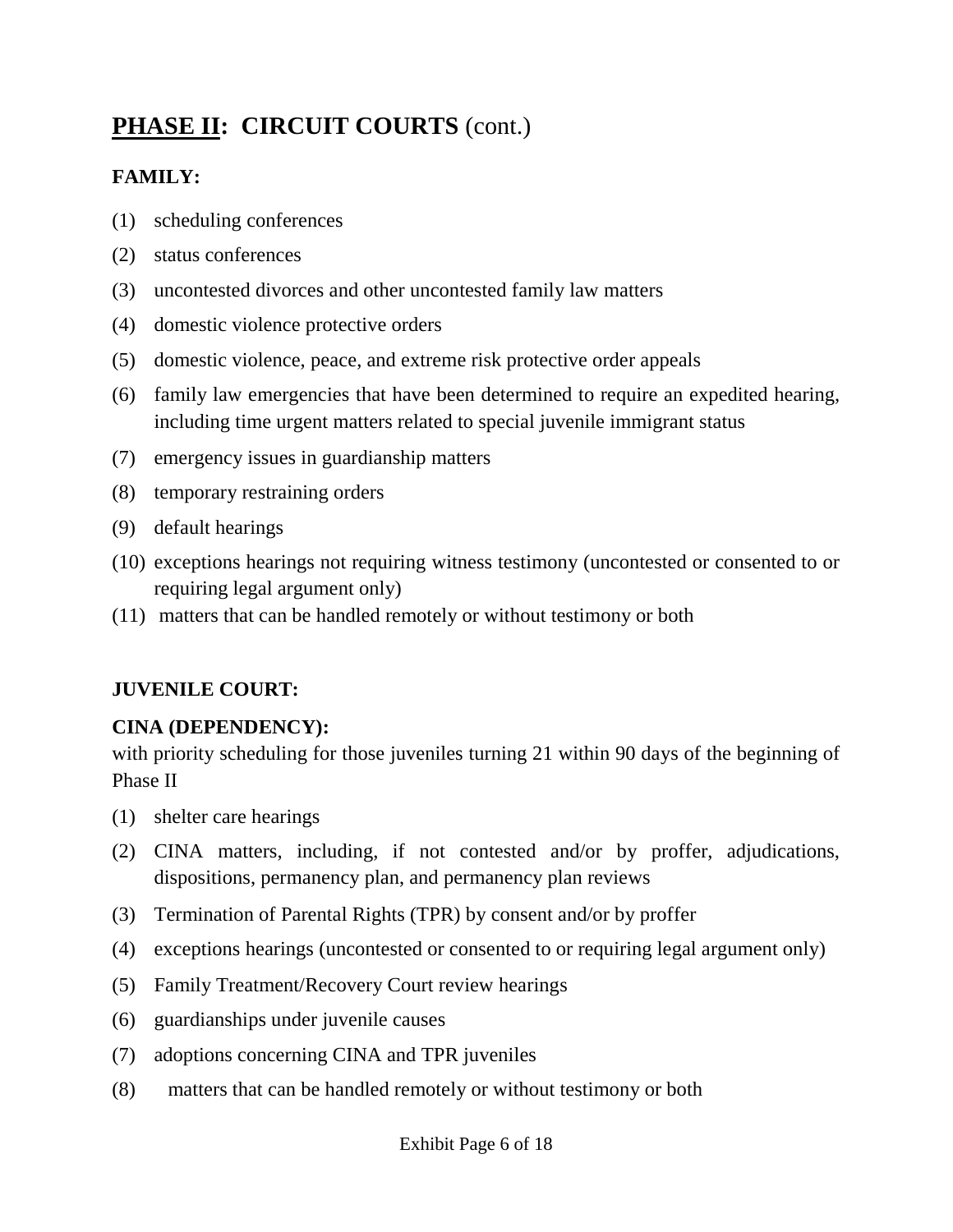## PHASE II: CIRCUIT COURTS (cont.)

#### **JUVENILE (DELINQUENCY):**

with priority scheduling for those juveniles: turning 21 within 90 days of the beginning of Phase II; returning from placement; with issues with permanency plans; closures of cases; and possible placement on the juvenile and or adult sexual offender registries

- (1) juvenile detention hearings
- (2) peace order petitions (juvenile respondents only)
- (3) arraignments and first appearances
- (4) emergency delinquency hearings, including motions related to juveniles who are detained, committed pending placement, or committed, consistent with the *Administrative Order Guiding the Response of the Circuit Courts Sitting as Juvenile Courts to the COVID-19 Emergency as It Relates to Those Juveniles who are Detained, Committed Pending Placement, or in Commitments,* filed April 13, 2020
- (5) adjudication with agreed to-plea and/or by proffer
- (6) disposition with consent and/or by proffer
- (7) disposition reviews
- (8) delinquency juvenile treatment plans and reviews
- (9) closure of probation and jurisdiction of Juvenile Court not requiring testimony
- (10) juvenile expungements not requiring testimony
- (11) juvenile permanency plans and reviews, if not contested or by proffer or both
- (12) juvenile waivers, if consented to and not requiring testimony
- (13) exceptions hearings not requiring witness testimony (uncontested or consented to or requiring legal argument only)
- (14) matters that can be handled remotely or without testimony or both

#### **PROBLEM-SOLVING COURTS:**

including drug, mental health, family/dependency recovery, DUI, veterans', juvenile drug, and truancy courts

Any other matters that can be scheduled, heard, or resolved in accordance with Section (i) of the *Administrative Order on the Progressive Resumption of Full Function of Judiciary Operations Previously Restricted Due to the COVID-19 Emergency*, filed May 22, 2020, are encouraged to be taken up by the circuit courts during Phase II.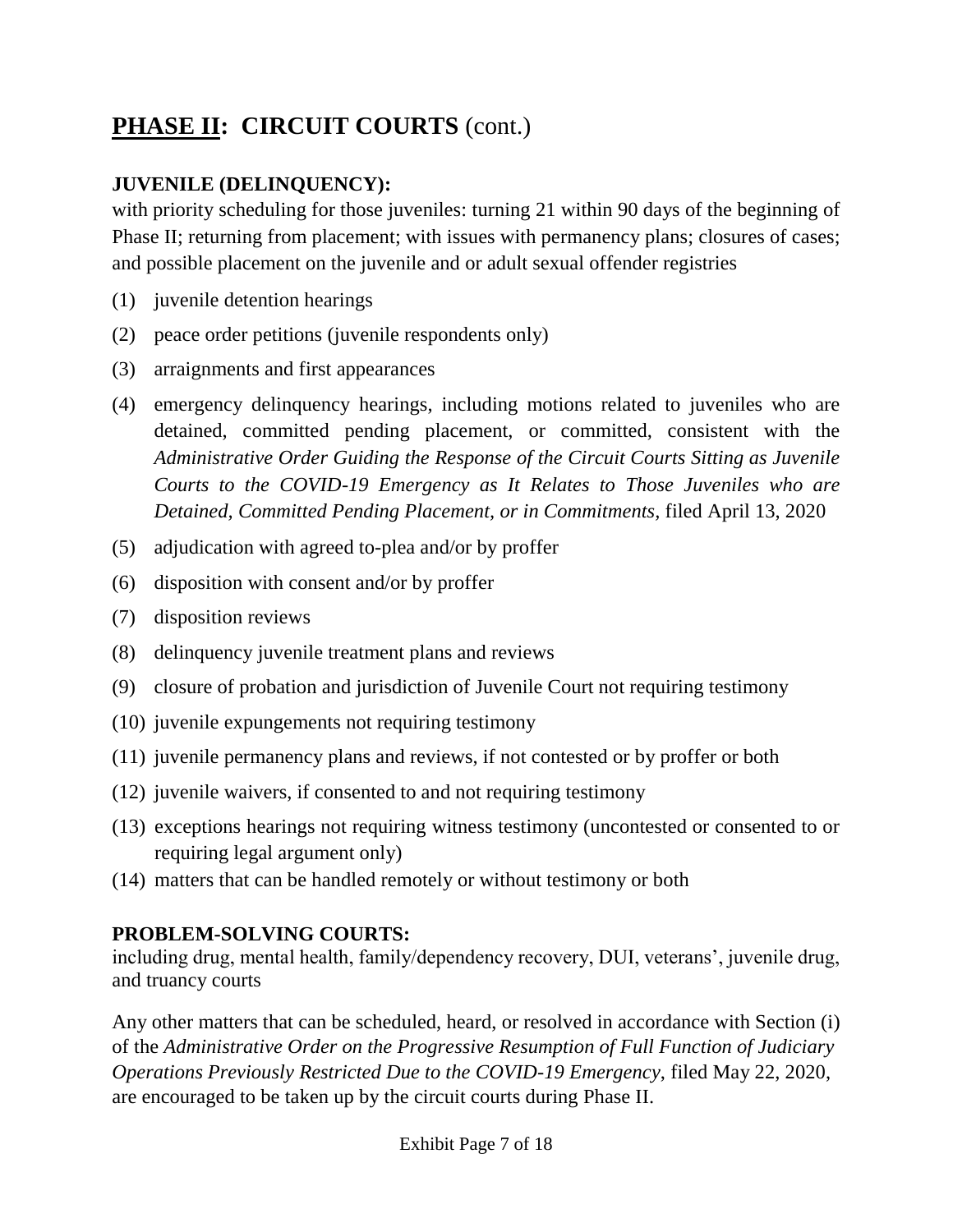## **PHASE II: DISTRICT COURT**

In addition to PHASE I Matters:

#### **CRIMINAL & TRAFFIC:**

- (1) bail reviews and bail reconsiderations, bench warrants including matters involving locally incarcerated defendants, consistent with the *Administrative Order Guiding the Response of the Trial Courts of Maryland to the COVID-19 Emergency as It Relates to Those Persons who are Incarcerated or Imprisoned*, filed April 14, 2020.
- (2) guilty pleas, with deferral of incarceration start date considered
- (3) hearings on petitions for mental health evaluations and competency to stand trial
- (4) preliminary hearings with a proposed resolution, no testimony required

#### **CIVIL:**

- (1) emergency evaluation petitions
- (2) quarantine and isolation violation petitions
- (3) body attachments
- (4) temporary and final domestic violence, peace, and extreme risk protective orders
- (5) temporary restraining orders

#### **LANDLORD/TENANT:**

- (1) emergency breach of lease involving threats or injury to people or property
- (2) emergency wrongful detainer actions

#### **PROBLEM-SOLVING COURTS:**

including drug, mental health, DUI, veterans', re-entry courts and dockets

Any other matters that can be scheduled, heard, or resolved in accordance with Section (i) of the *Administrative Order on the Progressive Resumption of Full Function of Judiciary Operations Previously Restricted Due to the COVID-19 Emergency*, filed May 22, 2020, are encouraged to be taken up by the District Court during Phase II.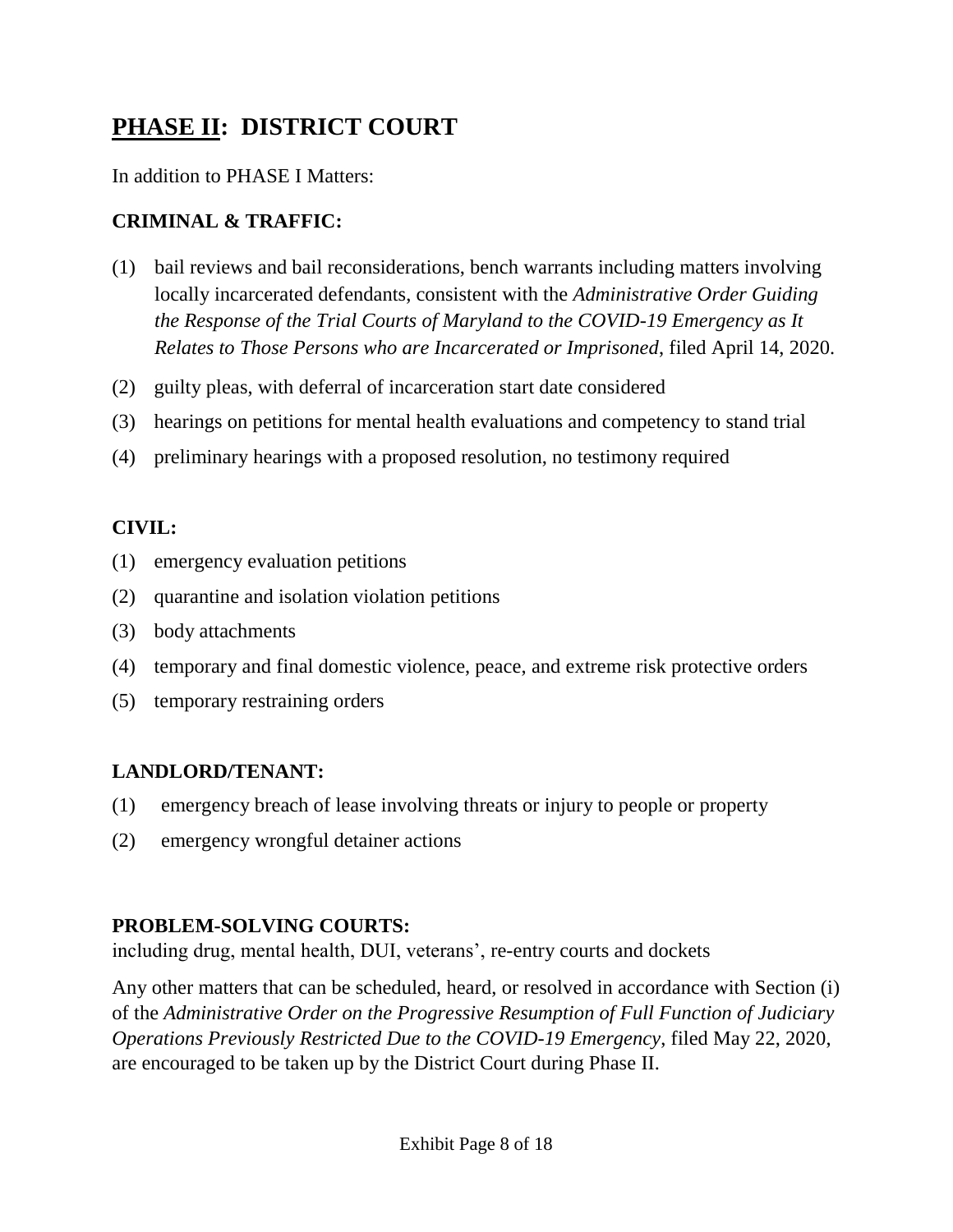## **PHASE II: DISTRICT COURT (cont.)**

## **DISTRICT COURT COMMISSIONERS** shall continue to handle the following matters:

- (1) new extreme risk protective order petitions
- (2) new domestic violence protective petitions (adult respondents)
- (3) new peace order petitions (adult respondents)
- (4) initial appearances
- (5) applications for statement of charges
- (6) acceptance of bail bonds
- (7) bench warrant satisfactions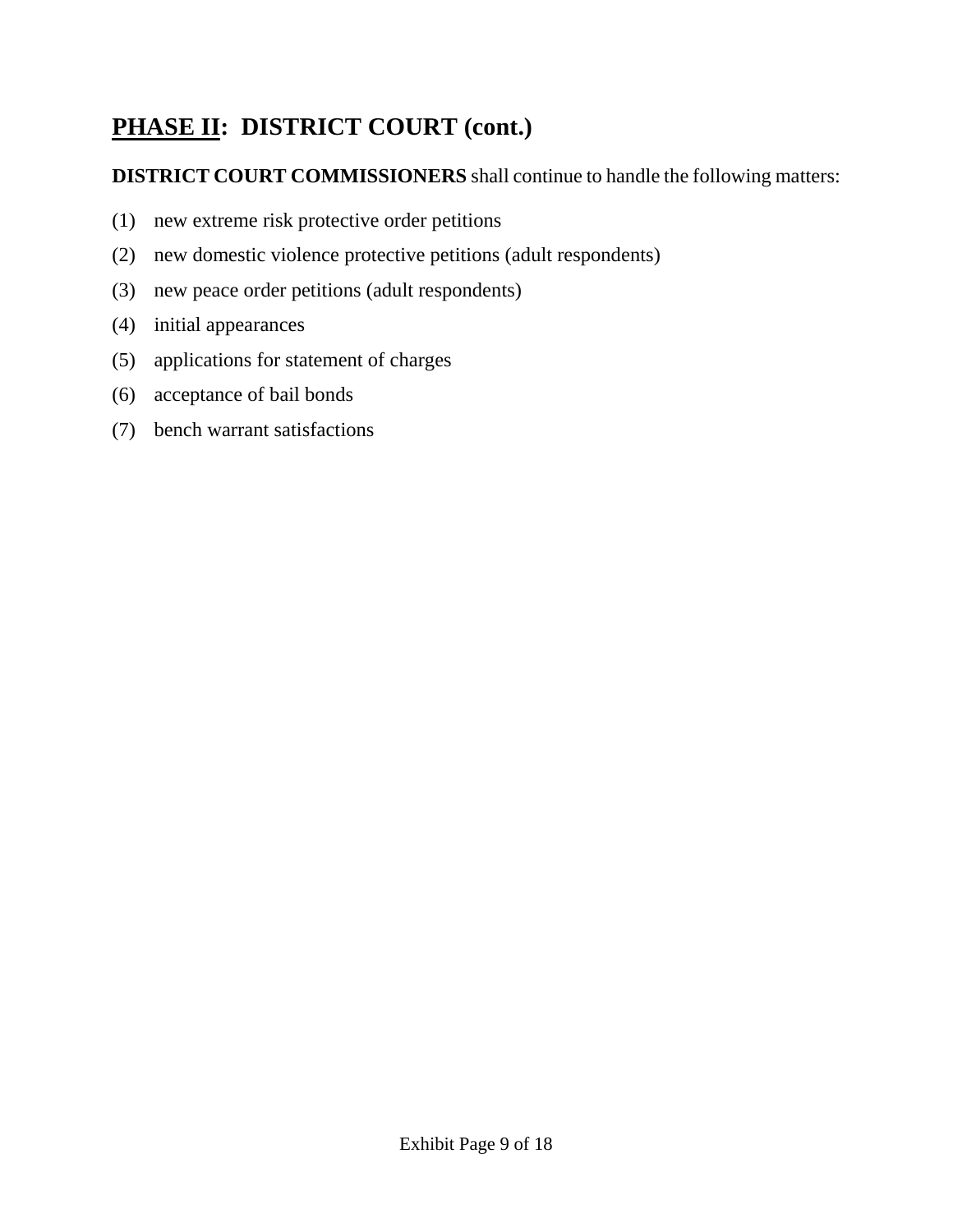### **PHASE III:** July 20, 2020, through August 30, 2020

In Phase III, courts will schedule and hold a broader range of matters, including certain criminal trials in the District Court, with limited in-person services to be offered as determined by the administrative judge and posted electronically and in the court facility. Phase III shall include Phase II Matters and shall be, collectively, "Phase III Matters." To the extent that Phase III Matters may be handled remotely, courts are encouraged to do so. For any proceeding that will be held during Phase III, the court shall notify all participants necessary to the proceeding

## **COURT OF APPEALS**

Fully operational. All matters within the appellate jurisdiction of the Court of Appeals, with hearings occurring remotely. All matters related to the Court of Appeals' regulatory authority over the practice of law and judicial conduct, with hearings occurring remotely. Approval and promulgation of the rules of practice and procedure in the Maryland state courts.

## **COURT OF SPECIAL APPEALS**

Fully operational. All matters within the appellate jurisdiction of the Court of Special Appeals, with most hearings occurring remotely; and mediation proceedings conducted by the Court of Special Appeals' ADR Division, which may be handled remotely.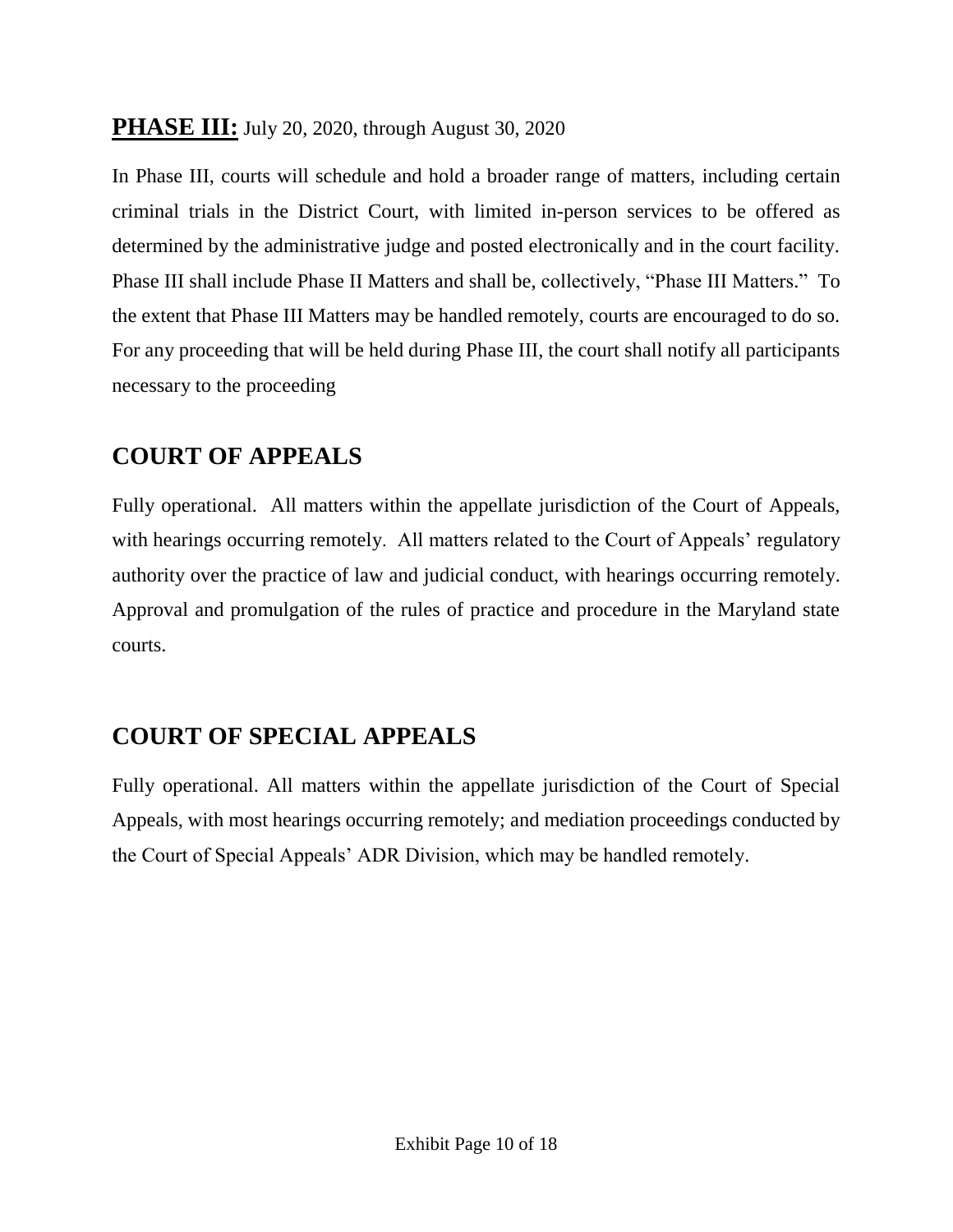## **PHASE III: CIRCUIT COURTS**

In addition to PHASE II Matters:

#### **CIVIL:**

- (1) motions requiring witness testimony
- (2) settlement hearings
- (3) attorney disciplinary proceedings

#### **CRIMINAL:**

- (1) motions
- (2) expungements
- (3) violation of probation hearings
- (4) non-jury trials
- (5) jury prayer status hearings
- (6) sentencings previously deferred

#### **FAMILY:**

- (1) resume handling of temporary domestic violence protective order petitions during court hours
- (2) motions requiring witness testimony
- (3) pendente lite hearings
- (4) contempt proceedings
- (5) adoptions
- (6) guardianship non-emergency
- (7) child support matters: establishment
- (8) settlement hearings
- (9) court-ordered mediations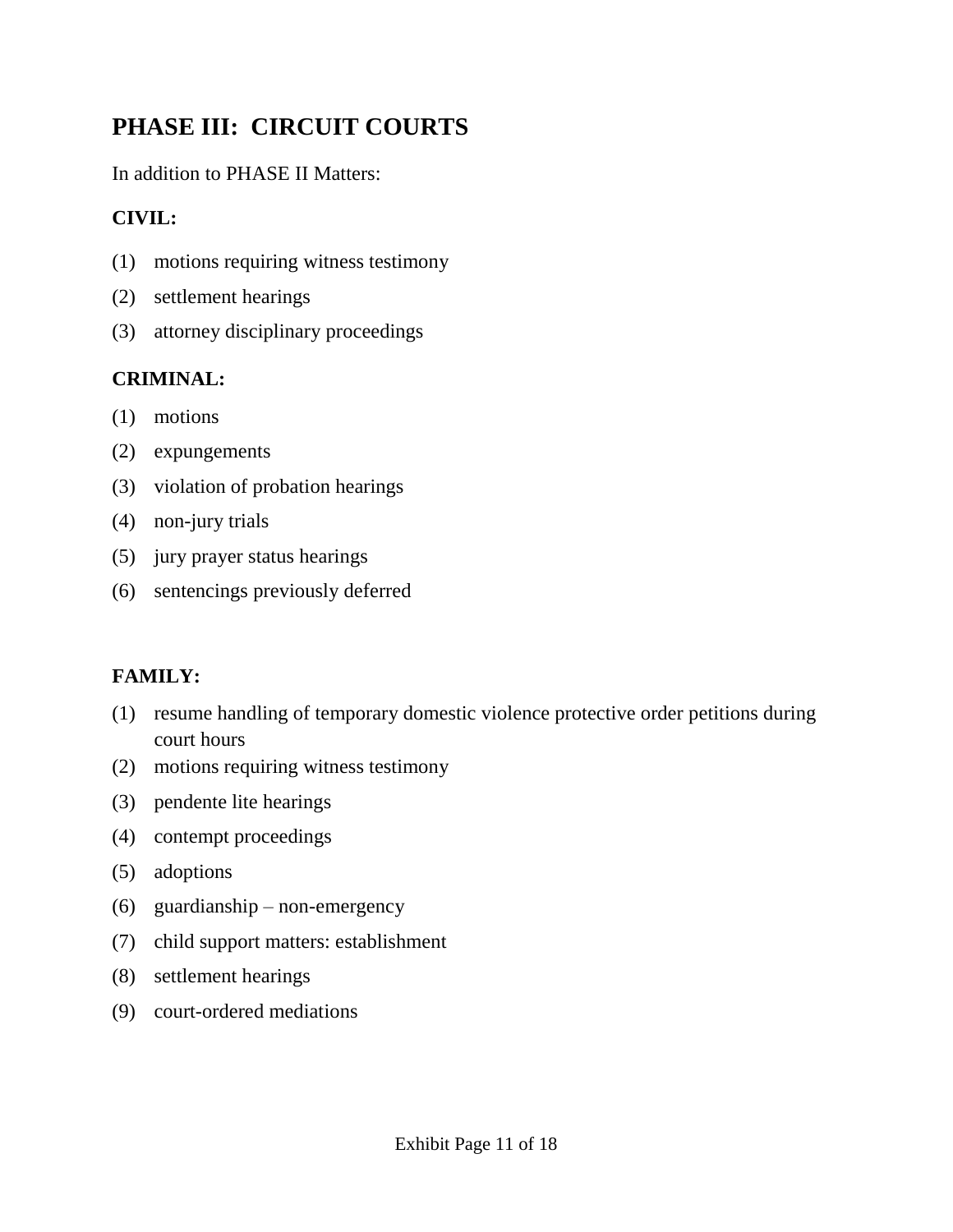## PHASE III: CIRCUIT COURTS (cont.)

#### **JUVENILE COURT:**

#### **CINA (DEPENDENCY)**

- (1) all matters and motions that are contested and/or requiring testimony
- (2) CINA adjudications, dispositions, permanency plans, permanency plan reviews
- (3) exceptions hearings requiring witness testimony
- (4) contested TPR proceedings

#### **JUVENILE (DELINQUENCY)**

- (1) all matters that are contested and/or requiring testimony
- (2) adjudication
- (3) disposition and disposition reviews
- (4) closure of probation and jurisdiction of Juvenile Court
- (5) motions
- (6) juvenile expungements
- (7) juvenile permanency plan and permanency plan reviews
- (8) juvenile and adult sex offender registration matters
- (9) waiver hearings, including to and from Juvenile Court
- (10) exceptions hearings

**PROBLEM-SOLVING COURTS**, including drug, mental health, family/dependency recovery, DUI, veterans', juvenile drug, and truancy courts

Any other matters that can be scheduled, heard, or resolved in accordance with Section (i) of the *Administrative Order on the Progressive Resumption of Full Function of Judiciary Operations Previously Restricted Due to the COVID-19 Emergency,* filed May 22, 2020, are encouraged to be taken up by the circuit courts during Phase III.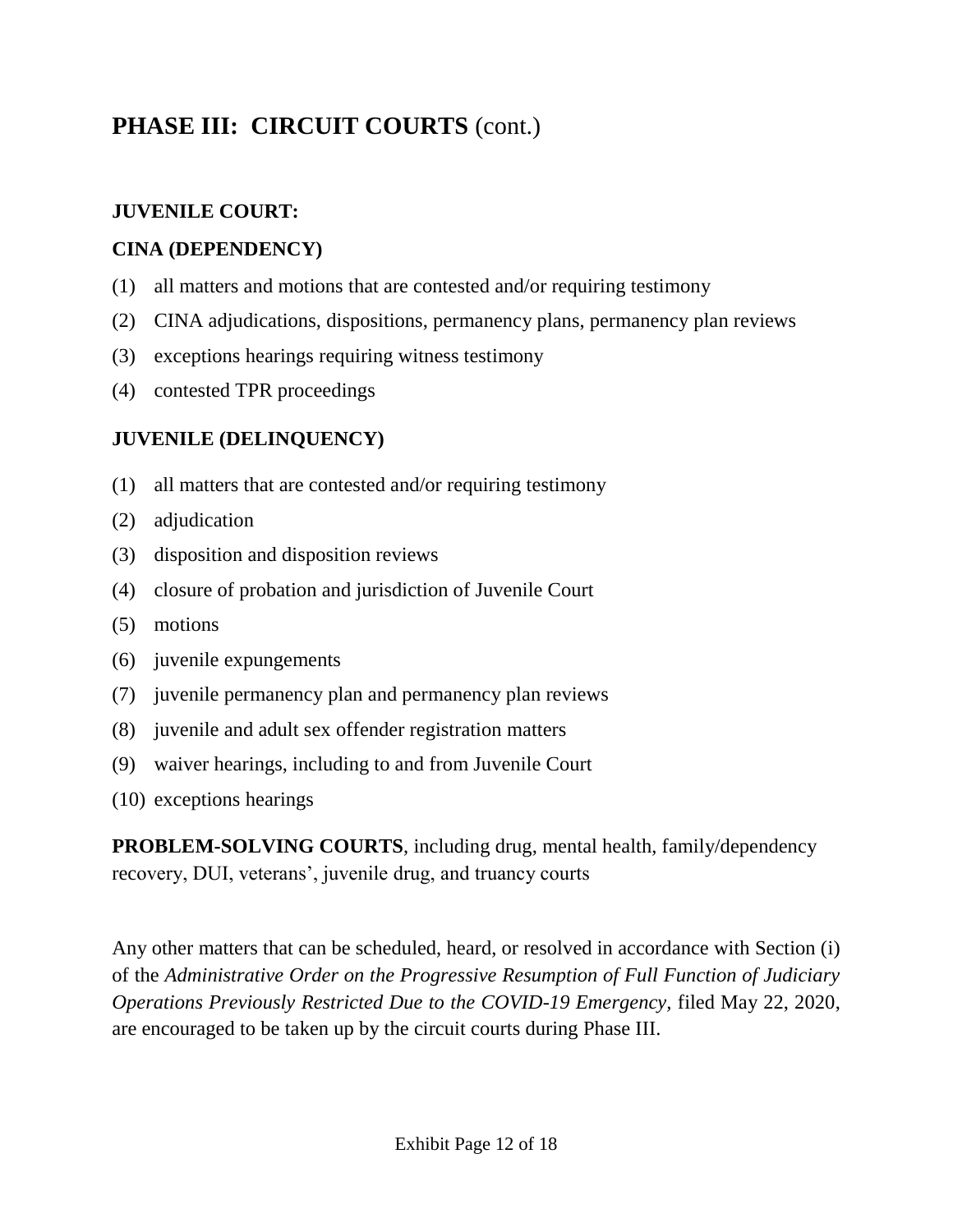## **PHASE III: DISTRICT COURT**

In addition to PHASE II Matters:

#### **CRIMINAL & TRAFFIC:**

- (1) trials for incarcerated defendants, other criminal cases alleging violent acts, alcoholrelated motor vehicle matters.
- (2) preliminary hearings
- (3) begin scheduling minor traffic matters for dockets beginning August 31, 2020, including previously postponed matters

#### **CIVIL:**

- (1) begin scheduling civil matters, including trials, for dockets beginning August 31, 2020, including previously postponed matters
- (2) resume handling of temporary domestic violence protective, peace, and extreme risk protective order petitions during court hours

#### **LANDLORD/TENANT:**

- (1) rent escrow actions, provided local departments of health are able to provide inspection
- (2) tenant holding over actions
- (3) warrants of restitution

#### **PROBLEM-SOLVING COURTS:**

including drug, mental health, DUI, veterans', re-entry courts and dockets

Any other matters that can be scheduled, heard, or resolved in accordance with Section (i) of the *Administrative Order on the Progressive Resumption of Full Function of Judiciary Operations Previously Restricted Due to the COVID-19 Emergency, filed May 22, 2020,*  are encouraged to be taken up by the District Court during Phase III.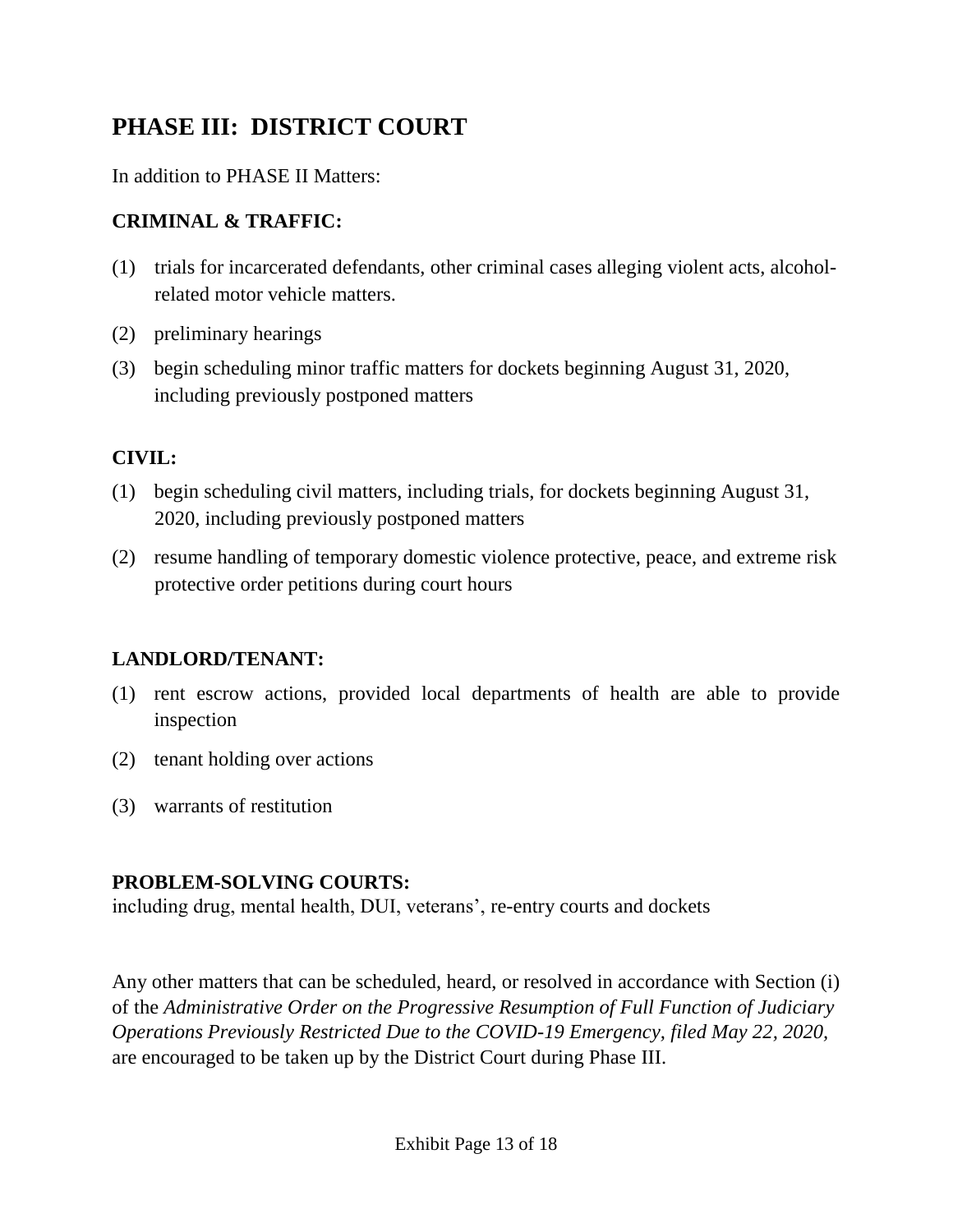#### **DISTRICT COURT COMMISSIONERS:**

- (1) interim domestic violence protective, peace, and extreme risk protective order petitions, after regular court hours
- (2) continued acceptance of circuit court bail bonds through PHASE IV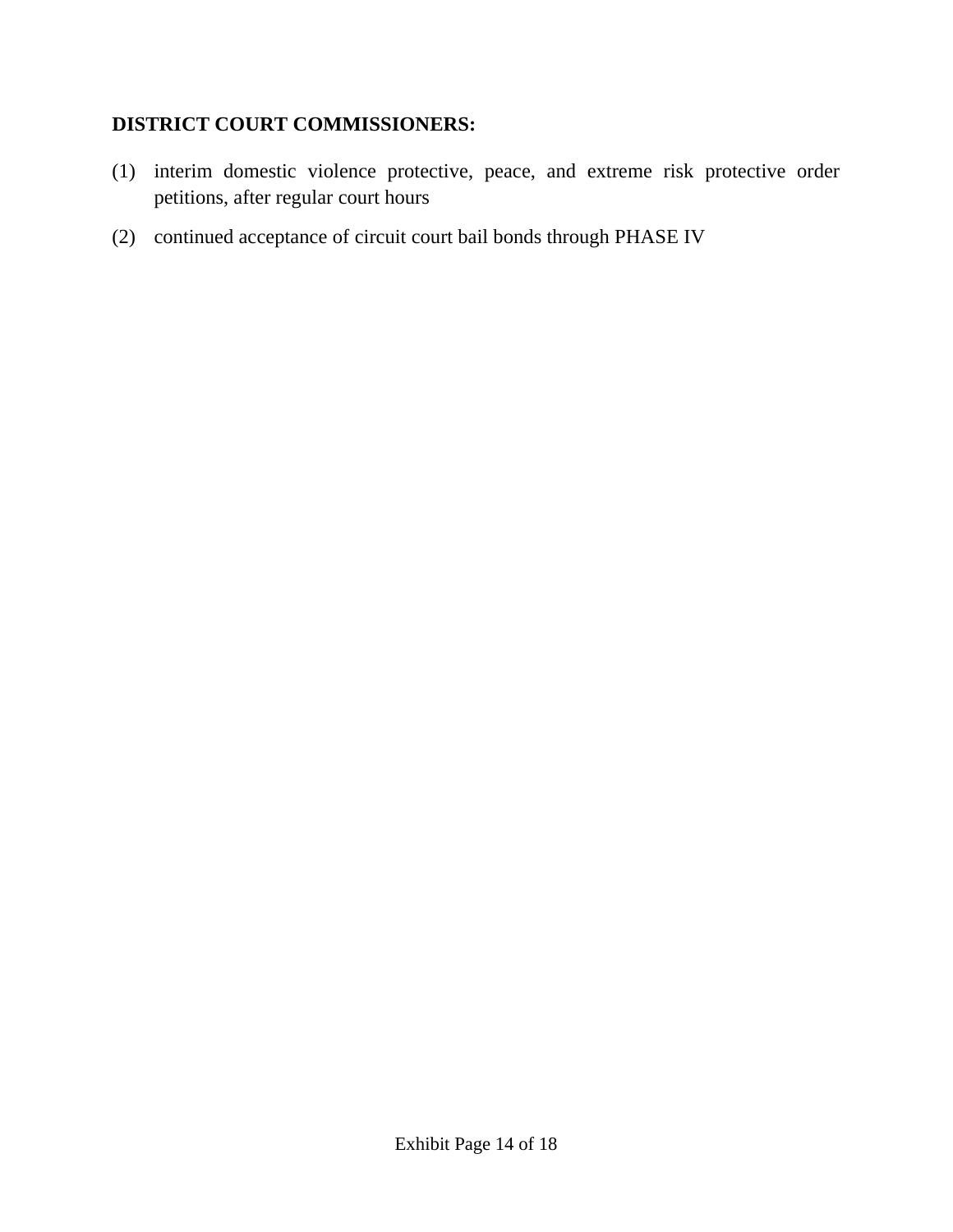### **PHASE IV:** August 31, 2020, through October 4, 2020

In Phase IV, courts will resume non-jury trials and contested hearings in criminal, civil, family, and juvenile matters. Courts will schedule and hold a broader range of matters, with limited in-person services to be offered as determined by the administrative judge and posted electronically and in the court facility. Phase IV shall include Phase III Matters as well as matters listed on pages 14 through 16 of this Exhibit, and shall be collectively, "Phase IV Matters." To the extent that Phase IV Matters may be handled remotely, courts are encouraged to do so. For any proceeding that will be held during Phase IV, the court shall notify all participants necessary to the proceeding.

## **COURT OF APPEALS**

Fully operational. All matters within the appellate jurisdiction of the Court of Appeals, with hearings occurring remotely. All matters related to the Court of Appeals' regulatory authority over the practice of law and judicial conduct, with hearings occurring remotely. Approval and promulgation of the rules of practice and procedure in the Maryland state courts.

## **COURT OF SPECIAL APPEALS**

Fully operational. All matters within the appellate jurisdiction of the Court of Special Appeals and mediation proceedings conducted by the Court of Special Appeals' ADR Division, with remote proceedings as appropriate.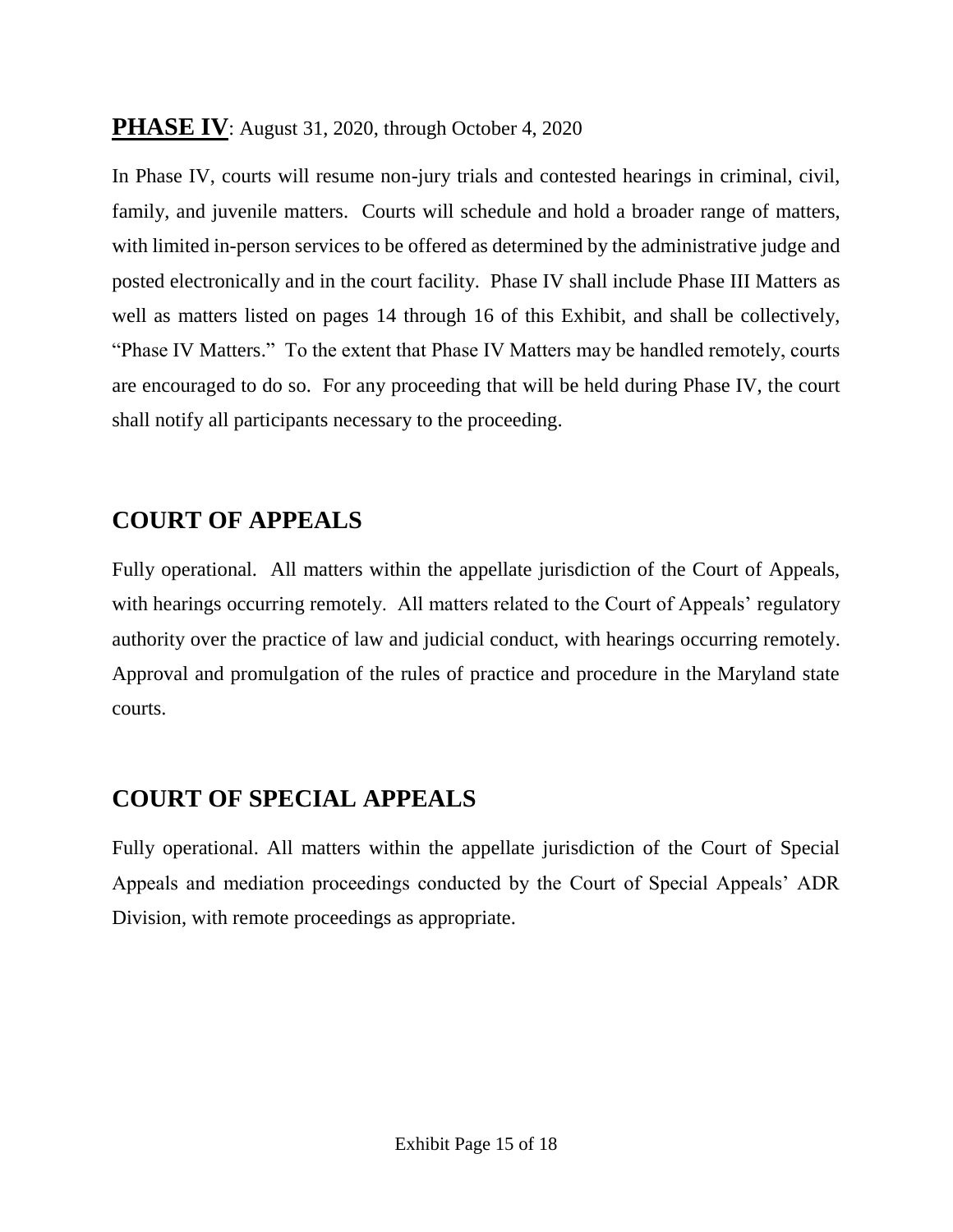## **PHASE IV: CIRCUIT COURTS**

In addition to PHASE III Matters:

### **CIVIL:**

Non-jury trials and de novo appeals

#### **CRIMINAL:**

- (1) post-conviction hearings
- (2) three (3) judge panel sentence reviews

### **FAMILY:**

- (1) hearings and trials
- (2) child support contempt hearings

### **JUVENILE COURT:**

### **JUVENILE (DELINQUENCY):** Fully operational

### **CINA (DEPENDENCY):** Fully operational

### **PROBLEM-SOLVING COURTS:** Fully operational

Any other matters that can be scheduled, heard, or resolved in accordance with Section (i) of the *Administrative Order on the Progressive Resumption of Full Function of Judiciary Operations Previously Restricted Due to the COVID-19 Emergency,* filed May 22, 2020, are encouraged to be taken up by the circuit courts during Phase IV.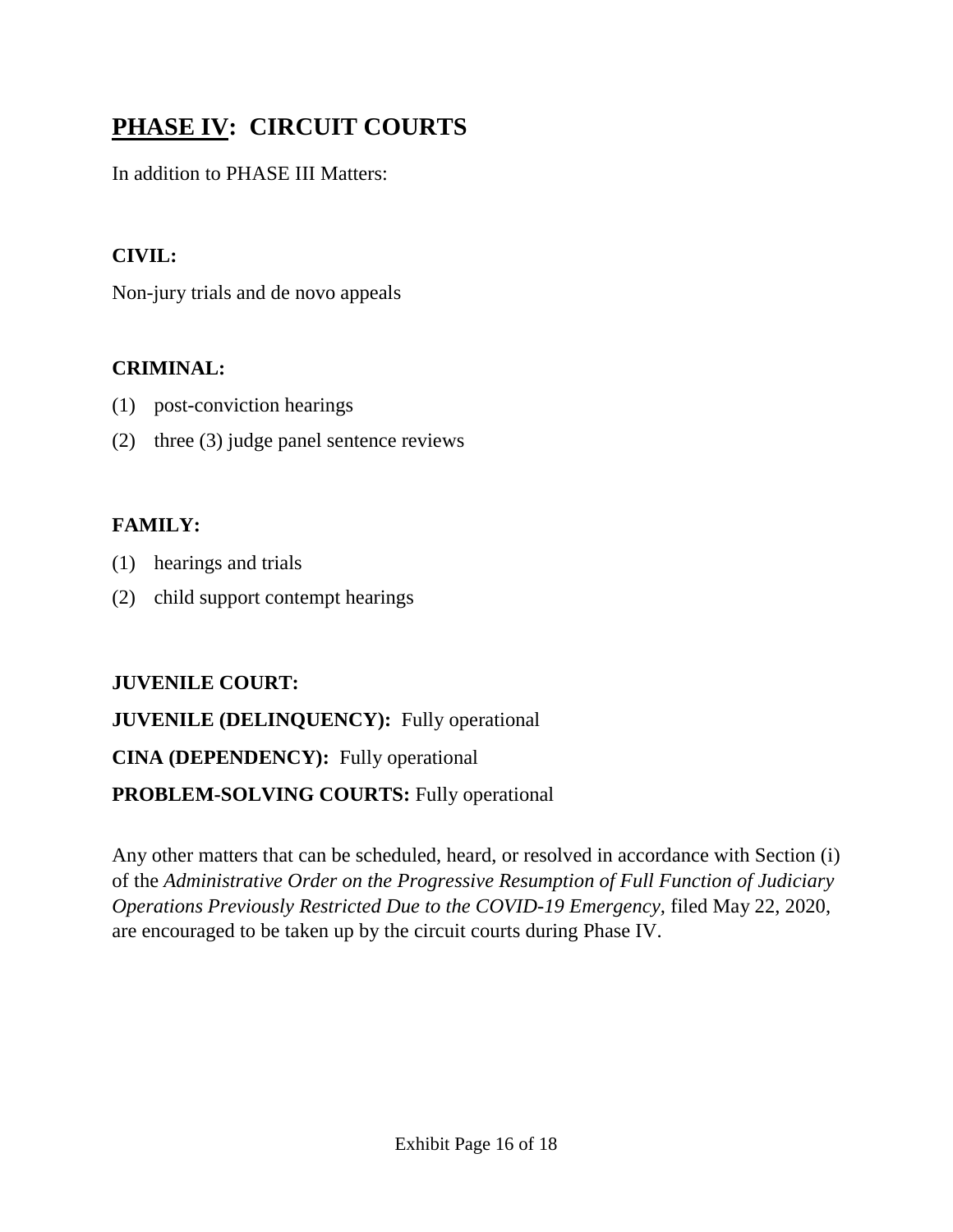## **PHASE IV: DISTRICT COURT**

#### In addition to PHASE III Matters:

#### **CRIMINAL/TRAFFIC/CIVIL CITATIONS:**

- (1) All criminal matters
- (2) Minor traffic matters
- (3) Schedule dockets beginning October 5, 2020, for parking, red light, speed camera, school bus, toll/MTA, and other civil citations, including previously postponed matters

**CIVIL:** all civil matters

#### **LANDLORD/TENANT:** failure to pay rent cases

#### **PROBLEM-SOLVING COURTS**: fully operational

#### **DISTRICT COURT COMMISSIONERS:**

- (1) fully operational, and
- (2) continued acceptance of circuit court bail bonds through Phase IV